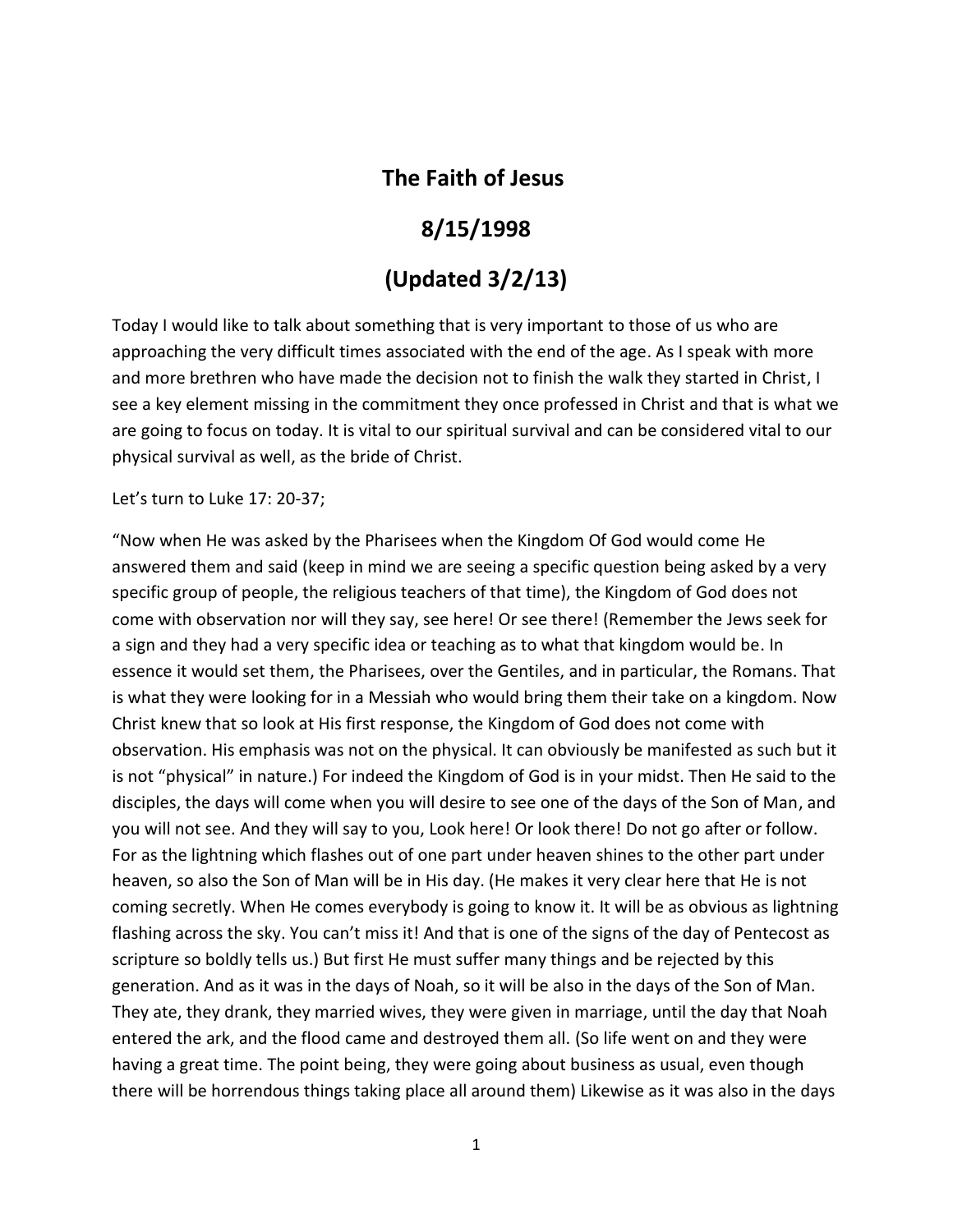of Lot; they ate, they drank, they bought, they sold, they planted, they built, but on the day that Lot went out of Sodom it rained fire and brimstone from heaven and destroyed all. (Christ is making it very clear here how all of this will come about and it is in direct relationship to a question asked by the Pharisees, "when would the kingdom come?") Even so it will be in the day when the Son of Man is revealed. In that day, he who is on the housetop, and his goods are in the house, let him not come down to take them away. And likewise the one who is in the field, let him not turn back. Remember Lots wife. (Lots wife turned back and suffered the consequences. Remember the example of Lot as well. He wanted to tarry and turn back to see if his sons-in-law were coming, his daughters, the whole bit. He was not supposed to tarry but get out fast not to delay, not to yearn for what he was leaving) **Whoever seeks to save his life will lose it, and whoever loses his life will preserve it.** I tell you, in that night there will be two in one bed; the one will be taken and the other will be left. Two will be grinding together (this is a very clear reference to the time of year this will be taking place. Barley and wheat are ground after they are harvested) the one will be taken and the other left. Two will be in the field; and one will be taken and the other left. And they answered and said to Him; where Lord? So He said to them, wherever the body is there the eagles will be gathered together. (Now what body do we think He is talking about here? He is talking about the body of Christ at His return. Remember He is the head and the rest of the body is going to be where the head is. This is all going to come together.)

Let's look at chapter 18 now with all this in mind for this is all a continuous statement of events from Christ as to a chronology of events, a sequence of events.

1; "Then He spoke a parable to them, that men always ought (#1) **to pray** and (#2) **not lose heart**, (This is the focus of the parable) saying; there was in a certain city a judge who did not fear God nor regard man. Now there was a widow in that city; and she came to him saying, avenge me of my adversary. (She had no legal defender. A widow seeking relief is very important to this context) And he would not for a while; but afterward he said within himself, though I do not fear God nor regard man, yet because this widow troubles me I will avenge her lest by her continual coming she weary me." (He decided to give her what she wanted because she continually pressed forward for what she wanted. Keep in mind there is no mention here as to whether her request was just or not. That is not the lesson being taught by Christ in this parable. He is going to give it to her because of **her zeal in pursuing it** with him to the point it was wearying him because of her steadfast pursuit. No matter how unjustly we are treated we must not use that as an excuse, an out, to stop coming before our God and Judge, and praying to Him. We must not let the actions, or for that matter, the lack of action of others to be reason for us to lose heart and thus our zeal.) Then the Lord said, hear what the unjust judge said. And shall God not avenge His own elect who cry out day and night to Him, though He bears long with them? (Brethren, we have been and will be tested over and over on this point. So was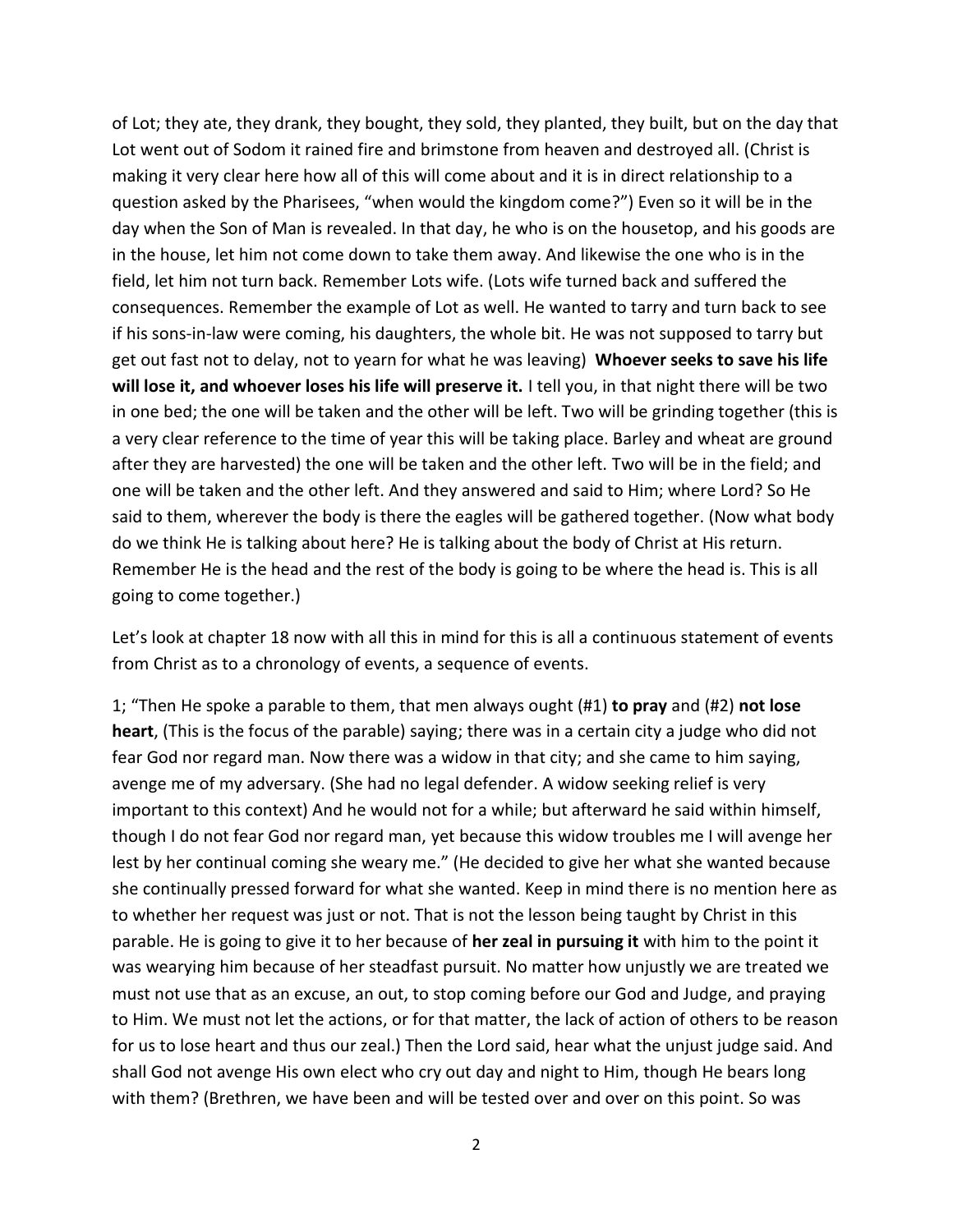Christ. So if a judge who cared absolutely nothing for this woman would grant her relief how much more will our loving Father do for us! We must not lose heart; we must not throw in the towel. He tells us here we always ought to pray and not lose heart. We must pray for relief from this world and the prince of the power of the air which are both in defiance of God. We must continue in petitioning our God and bear long with the injustice which surrounds us. Remember our study in the past; God is not "fair" He is just? Christ is leading us to a very important lesson.)

8; "I tell you that He will avenge them speedily. (When our relief comes it will come in a flash as He told us and it will be entirely in His time not ours) Nevertheless when the Son of Man comes, will He really find faith on the earth?"

Remember the context of Luke 17 which we read earlier about he who was on the housetop and he who was in the field. Many events in our lives do not take place according to our time frame or our liking for that matter. We had better not reply, "Can you just give me a minute so I can…" Two in one bed and two grinding at the mill but only one in each circumstance will be taken. It reminds me of the parable of the 10 virgins. Two can be together and seemingly, functioning the same. But! None of this can be separated. It all goes together. When Christ comes will He find faith on the earth or will He find people who have stopped praying, stopped turning to Him, and who have lost heart. Their focus will not be on Him for they are preoccupied with their daily grind and associated troubles, thus we see the example of a widow. Many in society today, as in the past, prey on and trouble widows. He is pointing out to us that we must not lose our focus as to who gives us our relief and how it comes. We will be tested and troubled greatly at the end of the age as to whether we will keep the faith. That is a very simple fact spoken about and patterned in scripture. Some today have walked away from what they started in Christ because of self-fulfilling desires. How completely meaningless is that! How cheap is that! That is in part what Christ is talking about here. Where is the zeal to pray and not lose heart? What a sobering question to the body of Christ. This is not a statement but a question He possess to each of us individually. The Greek word for faith here is #4102 pistis. We have covered it extensively in the past. Strong's says of it; from #3982, persuasion; i.e. credence, moral conviction, a religious truth, the truthfulness of God, or of a teacher, a special reliance upon Christ for salvation, abstractive; constancy of such; etc.

If we do not understand what this Greek word encompasses and stands for we will fall short of its purpose as used by God. Vines says of it; pistis, primarily; firm persuasion, a conviction based upon hearing (not a sign) akin to peitho to persuade is used always in the New Testament of faith in God or Christ or things spiritual. Vines goes on and says a lot more about this word. It is obvious that trust is a primary ingredient of faith, a trust which encourages us to endure and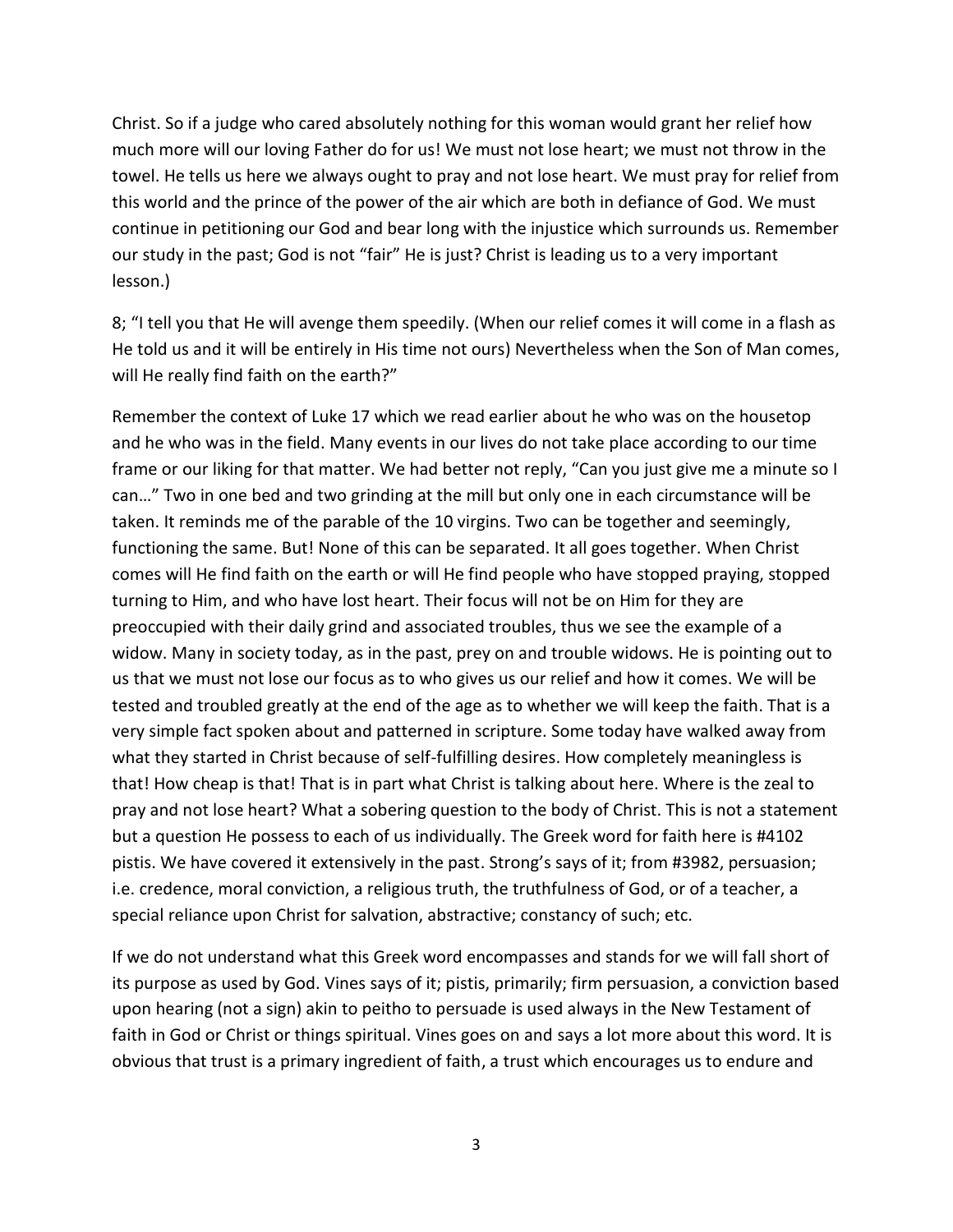persevere when all else seems hapless, hopeless, and helpless. Yes it is a firm persuasion, a firm conviction in the word of God. It is a very deep trust placed in Him.

In Hebrews 11:1 we read; "Now faith is the substance of things hoped for, the evidence of things not seen." No one else's definition of faith counts! To a lot of people this definition makes no sense. Let's analyze this a bit, "The evidence of things not seen." One will ask, how can you have evidence of something you can't see? How can you have substance of something that is only hoped for? Those questions are the grounds for the Pharisaical way. But God says it is faith!!! The Pharisee says that is foolishness. When was the last time Christ came and sat on the end of your bed in conversation? It has never happened and it won't happen. Yet you believe without ever having seen Him in the flesh. You believe He did come in the flesh and that He existed prior to it and still does now. Faith is very important, of utmost importance in our personal relationship with our Betrothed. It is also of great value to God for it gives glory unto the Father through Christ.

John 20:24-30, "But Thomas, called Didymus, one of the twelve, was not with them when Jesus came. The other disciples therefore said to him, we have seen the Lord. But he said to them, unless I see in His hands the print of the nails, and put my finger into the print of the nails, and put my hand into His side, I will not believe. And after eight days His disciples were again inside, and Thomas with them. Jesus came, the doors being shut, and stood in the midst, and said, peace to you! Then He said to Thomas, reach your finger here, and look at my hands; and reach your hand here and put it into My side. Do not be unbelieving but believing. (Christ is offering him the very terms in which he said his belief would be based on) And Thomas answered and said to Him, my Lord and my God! Jesus said to him, Thomas, because you have seen Me, you have believed. (Of course he did for he knew first hand that Christ had died and had been buried before his very eyes but he needed a physical sign to believe.) Blessed are those who have not seen and have believed. And truly Jesus did many other signs in the presence of His disciples, which are not written in this book."

The Greek here for believe and believing is #4100 pisteuo. Strong's says it is from #4102 (which is pistis) to have faith (in, upon, or with respect to, a person or thing) i.e. credit, by implication to entrust (especially ones spiritual wellbeing in Christ).

Vines says of pisteuo; "to believe, also to be persuaded of, and hence to place confidence in, to trust signifies in this sense of the word, reliance upon not mere credence or mental acceptance." In other words it is not just mental acceptance but it must show in our actions or outward expression, or better put, in our works.

Let's look at John 6:26-29; "Jesus answered them and said; most assuredly, I say to you, you seek Me, not because you saw the signs, but because you ate of the loaves and were filled. Do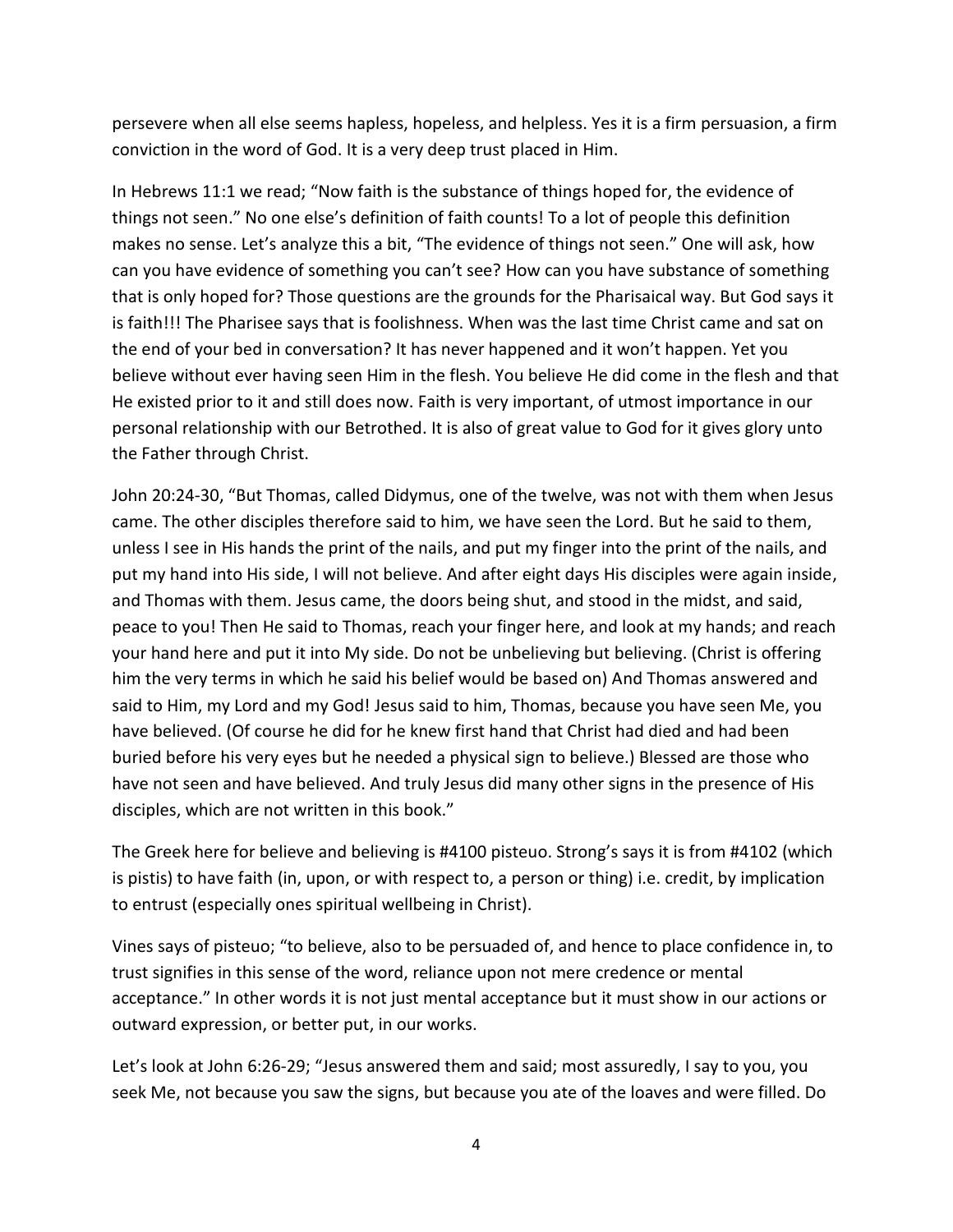not labor for the food which perishes, but for the food which endures to everlasting life, which the Son of Man will give you, because God the Father has set His seal on Him. Then they said to Him, what should we do that we may work the works of God? Jesus answered and said to them, this is the work of God, **that you believe in Him whom He sent.**" (We will be tested on that point brethren.)

John 3:16; "For God so loved the world that He gave His only begotten son, that whoever believes in Him will not perish but have everlasting life."

These two Greek words we are looking at here are intricately tied together. Pisteuo "believe" comes from pistis, "faith." Remember back in Luke 18:8 where we read, "Nevertheless when the Son of Man comes will He really find faith on the earth?" This brethren, is a very special faith, a firm conviction and belief, an unending trust in God almighty. It is not founded in any man or organization of men. It is very special to the body of Christ, the Saints, and is required for us to complete our walk in our commitment to Christ and the Father.

Matt 24:13 tells us; "But he who endures to the end shall be saved."

Jesus Christ endured to the very end. Everyone else around Him deserted Him. They feared what man could do to them. Many of us may have had a small taste of that already when we would not deny His name when others were fleeing from it and we will go through it again in more intensified situations. Let there be no mistake or doubt about that. Just look at the time frame which is being addressed here. It is established throughout verses 1-9.

Matt 24:10 says, "And then many will be offended, will betray one another, and will hate one another."

There are many who have had to endure a taste of that when they were persecuted, and ousted in some case from the organizations of men they once fellowshipped with. It's going to get much worse, for that was not imprisonment let alone unto death, even though the great ones tried to intimidate them by telling them they would be spiritually dead if not under their governance. Verse 11 instructs and warns us, "Then many false prophets will rise up and deceive many. And because lawlessness will abound the love of many will grow cold." That is rampant today. We have false prophets, false apostles, and every kind of deceit imaginable turning brethren against brethren. Some false apostles/prophets, command their followers to not even have contact with mothers and fathers, sisters and brothers, who are not in their clutches, or as they call them, churches.

Well don't be soon shaken by such things for Christ sat before many accusers. I'm sure many of them had at one time followed Him to hear His words and works of hope. Now they paraded before Him accusing Him of many, many things. They twisted His words to make it sound like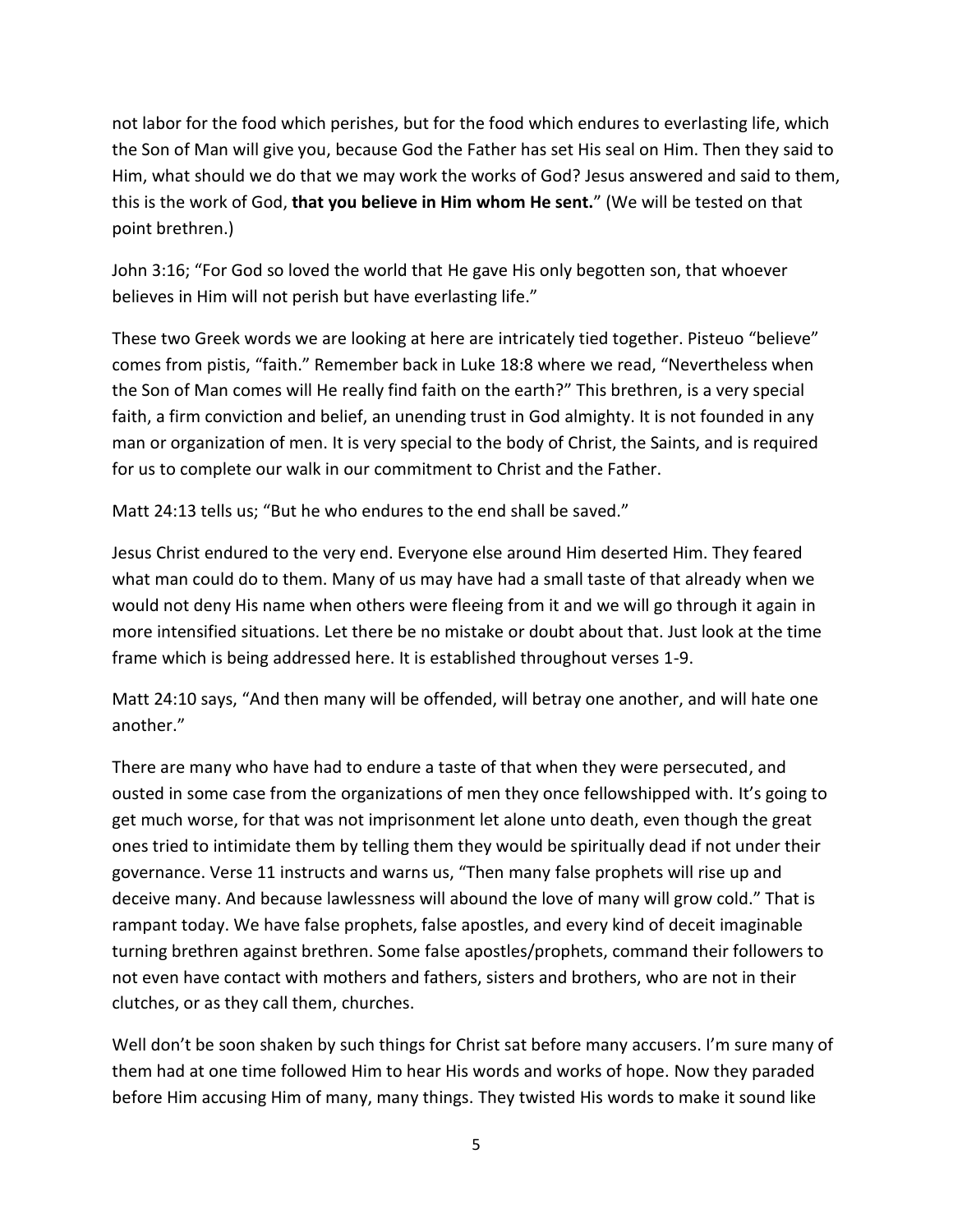He was a blasphemer. And through this everyone deserted Him except His Father. False accusations were brought against Him because many were offended by His words. That is something we all need to consider. I know for a fact that many of the words I speak offend people in church organizations as well as people who are not affiliated with any church organization. In fact they also offend some very large factions in society who function contrary to scripture and to that what is patterned in nature. Christ tells us His words were His Fathers words. I have heard people chastising what they hear from some because they use too many scriptures. Delusional thinking like that can lead to insane activities caused by offense. I have looked at the hate in the eyes of those who call themselves members of the body at such times. And yet through all that we must pray. That's the only way through it. We don't cower down, we don't throw in the towel, and for that matter we don't smack them in the mouth. We pray for them and for ourselves while giving testimony of the hope which is in us. That can be a difficult thing to do being flesh and blood. Christ certainly knows that for He experienced it in the flesh. Christ could have fought but He chose not to. By that I am clearly stating that when being falsely accused and slapped and kicked around for the sake of the word of God He did not retaliate with striking back or having a legion of angels appear and do it for Him. Which is actually comical to a point, for a single holy angel could wipe out everything if God permitted. Christ was very cognizant that He was to die on the cross. He chose to do so. If He or His servants had have fought to prevent that, we would not have had a Savior. He didn't try to save His life. That's the whole basis for what Christ told His disciples in the garden at the time of His arrest. I hear preachers use that incidence to proclaim we must never defend ourselves; that Christ forbad us from doing so. Let's just touch on that delusion for a moment. In Luke 18 we can read about this account in the garden. Christ was being arrested according to the plan established since the foundation of the earth. In verse 10-11 we read, "Then Simon Peter, having a sword (imagine that!), drew it and struck the high priests servant, and cut off his right ear. The servants name was Malchus. Then Jesus said to Peter, (you dirty murdering fool throw that sword away. Not quite) put your sword into the sheath. Shall I not drink the cup My Father has given Me?"

Do we get the point He is clearly making here. If He or His servants were to fight and prevent Him from being crucified and shedding His blood we would all be in a heap of trouble and He would have broken the pattern of His death established so long ago. He could not defend Himself here for He was to be as a lamb going to the slaughter. Look how Christ details this in simple to understand language in Matthew 26:52-54; "Then Jesus said to him, put your sword in its place for all who take the sword will die by the sword. (Christ had to die on the cross) Or do you think that I cannot now pray to My Father. And He will provide Me with more than twelve legions of angels? **How then could the scriptures be fulfilled, that it must happen thus?"**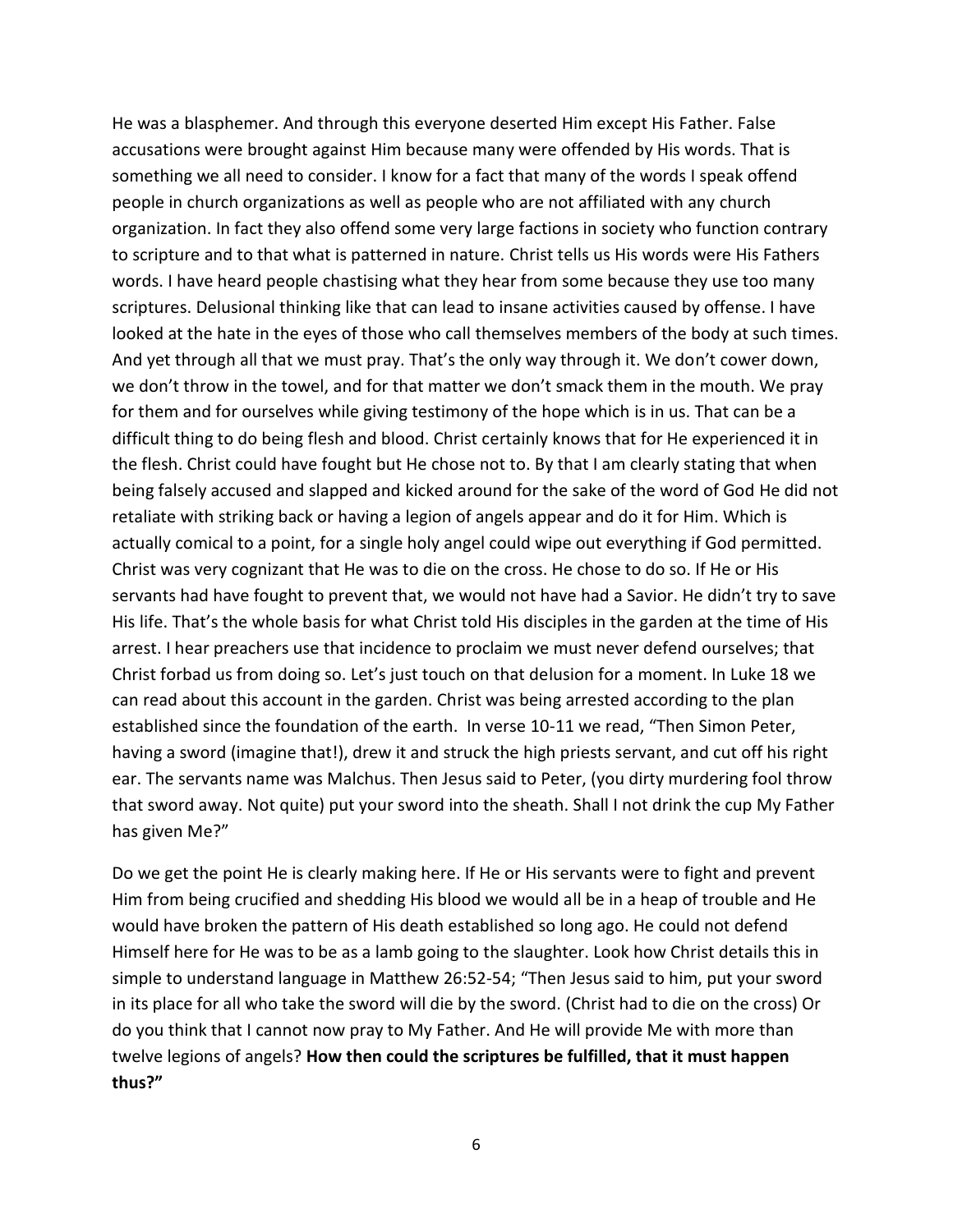### **That is the point of the exercise. Not some emasculating example of negating ones responsibility to defending his loved ones!**

Hebrews 13: 8 tells us, "Jesus Christ is the same yesterday (first covenant), today (second covenant), and forever (the Kingdom)." This is the same Being who commanded Israel in many instances to kill every man, woman, and child. David was a man after His own heart! He was surrounded by killing by his own hand and through command to others. Now somehow we are not allowed to defend ourselves. If someone attempts to hurt or kill our loved ones we have a moral obligation to prevent that with any means possible. However if we are attacked because of our beliefs and walk in Christ then we are to go forth as a lamb to the slaughter in that we can't use any deadly means to prevent it. Two very different and clearly defined sets of rules based on the situation. Unlike Christ who went in silence to fulfill the scriptures, we on the other hand, are able to use the sword of the spirit and wisdom of God in such instances to defend our faith. This is not real deep stuff brethren. It is all recorded for us in simple scripture. 1 Peter 3:13-17 is just one very clear example of it as we will see later.

I have also heard preachers quote Revelation 13:10 to support their premise that we are not allowed to use force against one who would do us bodily harm. That is taken so far out of context it too qualifies as delusional. The context could not be clearer. We have the Beast given authority to do what? Verse 7; "And it was granted to him to make war with the **saints** and to **overcome them**. And authority was given him over every tribe, tongue, and nation." Yes we the saints will be overcome by the beast physically, just as Christ was overcome to fulfill the scriptures in the time and place of Gods choosing. He laid down His life for the scriptures to be fulfilled and to be our Savior. We will also have to follow suit as to the scripture. Look what verse 10 actually says. "He who leads into captivity (that certainly won't be the saints doing the leading) shall go into captivity; he who kills with the sword (not the saints doing the killing) must be killed by the sword. **Here is the patience and the faith of the saints."**

We the saints will be enduring and suffering all this; being led into captivity and being killed by the sword; **with patience and faith.** That is the same patience and faith which Christ exhibited during His being led into captivity and being killed. God tells us here that He will have the vengeance on those who do so to us. We just need to be patient and faithful through it all even to the point of being killed. None of this applies to a rapist, murderer, or demented individual seeking to harm and commit violence to us or our loved ones. Yet there are preachers who would emasculate us in the name of Christ. My only response to them is, "get behind me Satan."

Yes when we are confronted with an extreme outcome to our works or outward convictions in Christ and our Father we need to be patient and faithful and wait on them. We are to follow Christ's example in such times and circumstances. We must be instant in prayer and not be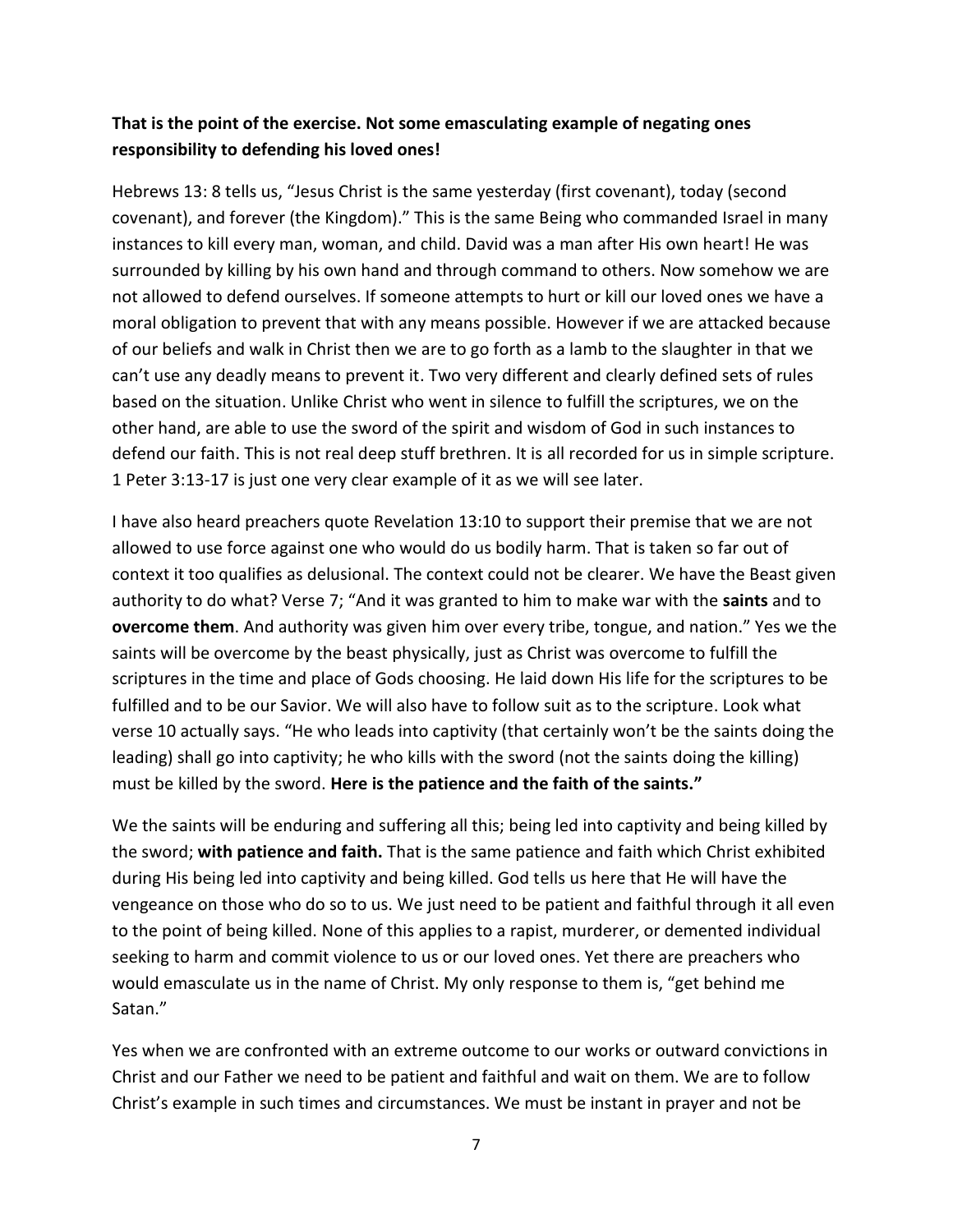anxious for our desired outcome, but be an example that will make our Father and Brother happy, even proud of us. That is the future which awaits us brethren. Not very pretty if we focus on the physical, but a thing of beauty to God if we hold fast and are used as examples for others just as Christ was for us. If we can't endure the little amount of pressure put on us by organizations of men and societal norms today, how will we endure what awaits us in the future? These are the easy times of testing for us. We are in training for the difficult times to come. Think of these as the years of plenty, for the opposite is coming on us quickly. We do not need to fret about it, but build up our oil reserves to withstand the onslaught of the days ahead. We need not practice what we will say or rehearse what we will do when we are brought before our accusers, for we have stored up the treasures of the scriptures in our spiritual sub conscience and our Father will bring them to remembrance when it is time. So do not sell yourself short. Keep reading the word of God from cover to cover. It is our nourishment not only for today, but for the times to come. Many who once walked with us have been diverted from this path and unfortunately in some cases fallen over the precipice. We must not give up!

In Hebrews 13:5 Christ says, "I will never leave you nor forsake you." The apostle Paul continues in verse 6 by encouraging us, "So we may boldly say; the Lord is my helper; I will not fear. What can man do to me?" I hope we write in there; "only what God permits." That's the answer to the question just posed. Do we believe that through thick and thin? Please remember we are talking about religious persecution here. Are we, or are we not, developing an enduring faith based on trust in God which will stand against the evil and unjust times and society we are sojourning in? Faith as in belief and trust in God is always accompanied by supporting actions. It does not stand separate from what we do. We are to be instant in drawing on it and exhibiting it.

We have been given the biblical definition of faith in Hebrews 13:1. Now we are going to study its components and the actions surrounding them. We are not going to waste our time on cute little stories of heroism or anything like that. We are not going to focus in detail on any of the outstanding examples of faith displayed in the scriptures of those who have lived in faith, to see faith in action. We are going to be focusing on the components of faith and their source as taught to us by God.

Without the epistle of James it would be more difficult to understand what faith is. There are men and organizations that despise this epistle. It teaches us the components of faith like no other. It completely clears up the relationship between works and faith.

James 2:14-26; "What does it profit my brethren if someone says he has faith but he does not have works? (a straightforward question) Can faith save him? (Another question asked) If a brother or sister (in the faith) is naked and destitute of daily food, and one of you says to them,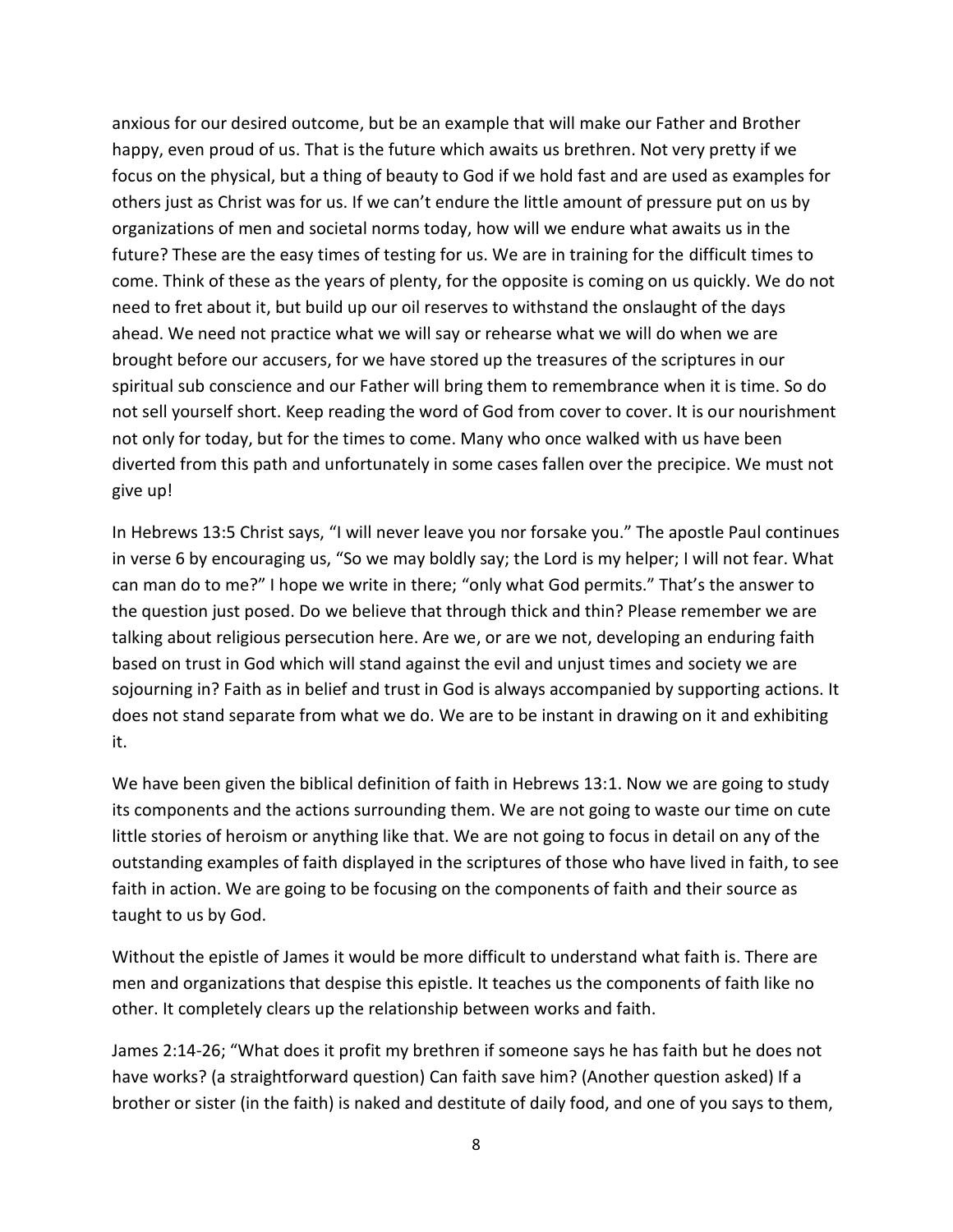Depart in peace, be warmed and filled, but you do not give them the things which are needed for the body, what does it profit? **Thus also faith by itself, if it does not have works, is dead.** But someone will say, You have faith and I have works. Show me your faith without works and I will show you my faith by works. You believe that there is one God. You do well. Even the demons believe and tremble. But do you want to know, O foolish man, that faith without works is dead? (or useless) Was not Abraham our father justified by works when he offered (up) Isaac his son on the altar? Do you see that faith was working together with his works, and by works faith was made perfect (or complete)? And the scripture was fulfilled which says, Abraham believed God, and it was accounted to him for righteousness. And he was called the friend of God. You see then that a man is justified by works and not by faith only. (Oh boy! let the screaming start from the birds which chirp out; "there are no works in faith") Likewise, was not Rahab the harlot also justified by works when she received the messengers and sent them out another way? (Here is a harlot being justified through her actions of faith. How can that be? Because she trusted and believed, and her works proved that beyond a shadow of a doubt.) FOR AS THE BODY WITHOUT THE SPIRIT IS DEAD, SO FAITH WITHOUT WORKS IS DEAD ALSO." Can that be made any clearer brethren! No tricky language here. No hard to understand word or example. When we read this verse our thoughts should go back to Luke 18:8; "Nevertheless when the Son of Man comes will He really find faith (displayed and confirmed by works) on the earth." Tie these two verses together brethren. Never separate them or be allowed to separate them by men, or demons, or anything else. Do not let yourself be deceived by those who would throw their standard line of confusion "you are not justified by works" in your face. Respond to them with, "no kidding." We clearly know that Jesus Christ is our justification. It is He who justifies His body through His shed blood. We have been sanctified (set apart) by the Father and Jesus has continued that sanctification, that setting apart, process of growth in us. We grow in sanctification as we grow in His grace (gifts) and knowledge (how to us them) in the body.

Brethren, faith is going to be something that brings the body together at Christ's return. Remember the context we covered in Luke 17 and 18. It will not bring it all together now for it is not Gods timing yet, for we are fulfilling prophesied events which must come to fruition. We are scattered all over the face of the earth but at His coming we will be gathered together, those who have died in faith and those who are alive in it. It is that very faith, the faith of Jesus Christ, which will bring His body together. **We as well as God will know that faith when we see it because of its associated works.** Talk is cheap but works are of value, and of profit to God! God places great value on faithful works and do not let anyone cheat you out of that understanding. For only you can manifest your works in faith. No one can do it for you. But you can be deceived by others to believe your workings of faith are not of great value to God and then lose out as to the reason of your calling at this time. That calling is to be the Bride of Christ!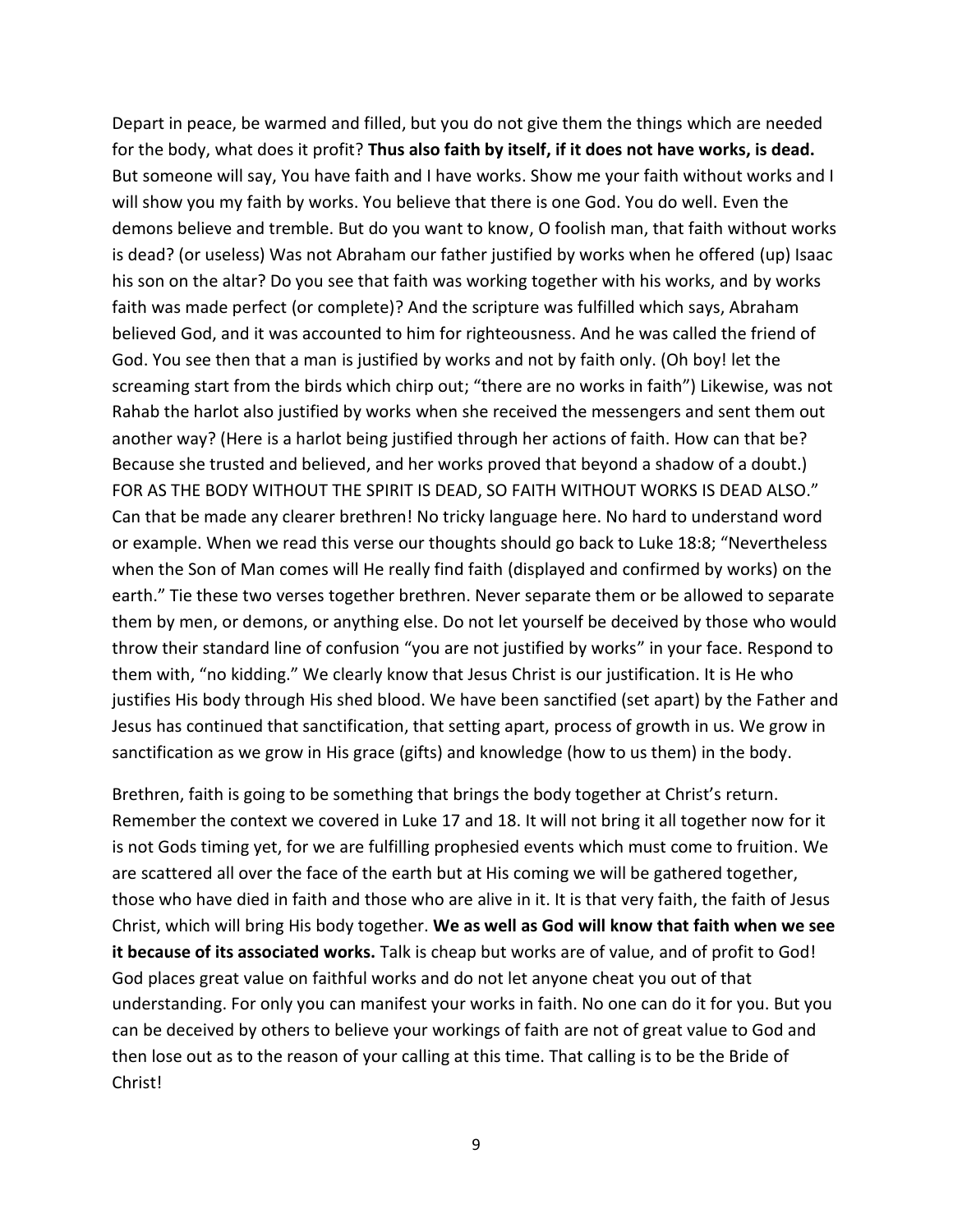Revelation 13:7-10 clarifies what faith we will need to display in the difficult times ahead. We read this earlier, which is the patience and faith of the saints. It is an identifying as well as recognizable pattern for us.

Revelation 14:12; "Here is the patience of the saints; here are those who keep the commandments of God and the faith of Jesus."

The keeping of the commandments of God are the outward works of the faith of Jesus! Let's see some of these faithful works in action as defined by Christ to His body.

Revelation 2:2-3: "I know your works your labor, your patience, and that you cannot bear those who are evil; and you have tested those who say they are apostles and are not, and have found them liars; and you have persevered and have patience, and have labored for My names sake and have not become weary."

Rev 2:9-10; "I know your works, tribulation, and poverty; and the blasphemy of those who say they are Jews and are not, but are of the synagogue of Satan. Do not fear any of those things which you are about to suffer. Indeed, the devil is about to throw some of you into prison, that you may be tested, and you will have tribulation ten days. Be faithful until death, and I will give you the crown of life."

Rev 2:13; "I know your works, and where you dwell, where Satan's throne is. And you hold fast to My name, and did not deny My faith even in the days of Antipas, My faithful martyr, who was killed among you, where Satan dwells."

Rev 2:19; "I know your works; love, service, faith, and your patience; and as for your works, the last are more than the first."

Rev 3:8; "I know your works. See I have set before you an open door, and no one can shut it; for you have a little strength, have kept My word, and have not denied My name." (We are not embarrassed of Him before others)

Now let's see a clear example of a part of the body which does not understand what the faith of Jesus is.

Rev 3:15-19; "I know your works, that you are neither cold nor hot. I could wish you were cold or hot. So then because you are lukewarm, and neither cold nor hot, I will (am about to) spew you out of my mouth. Because you say, I am rich, have become wealthy, and have need of nothing, and in fact you do not know you are wretched, miserable, poor, blind, and naked, I counsel you, to buy from Me gold refined in the fire, that you may be rich; and white garments, that you may be clothed, that the shame of your nakedness may not be revealed; and anoint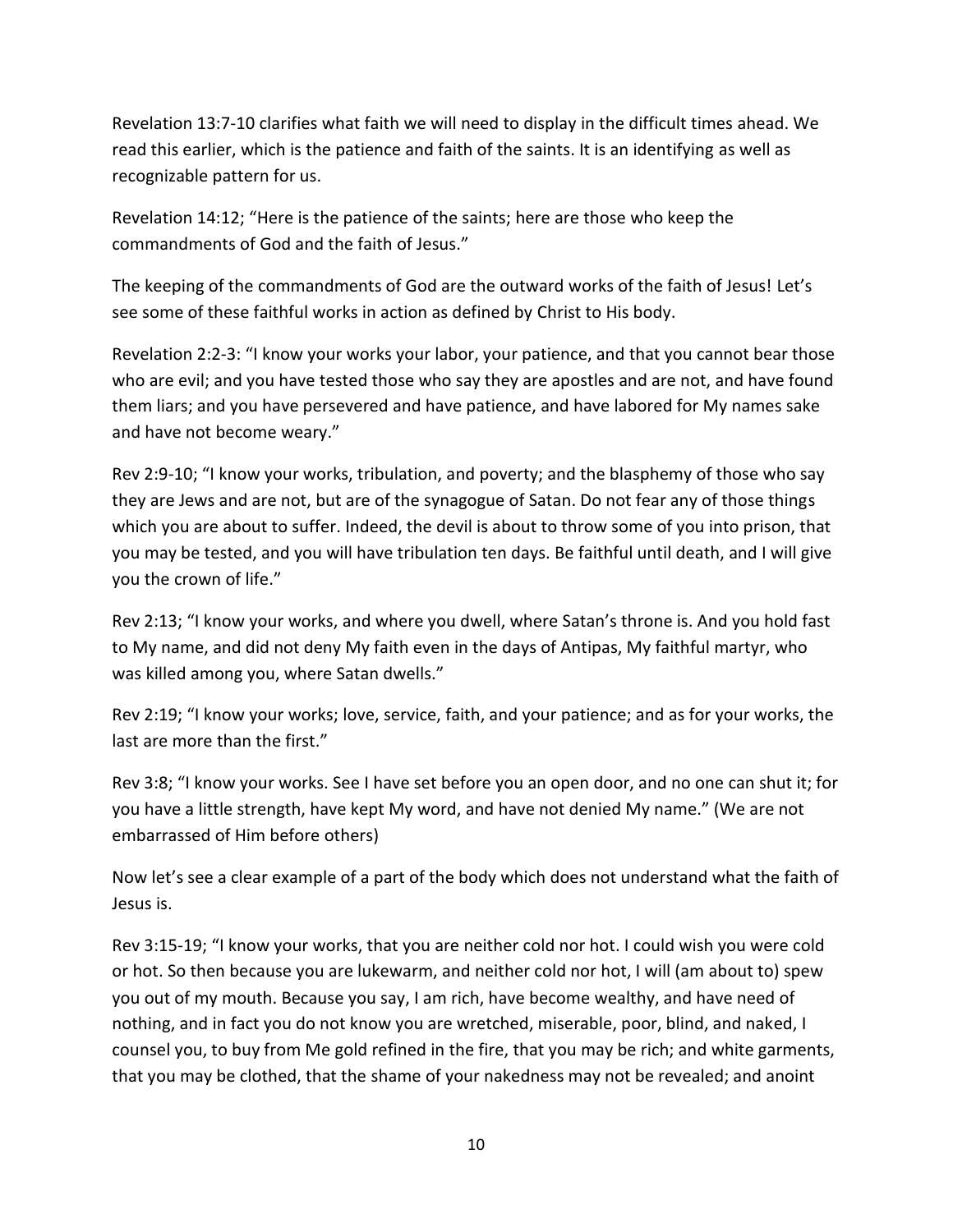your eyes with eye salve, that you may see. As many as I love, I rebuke and chasten. Therefore be zealous and repent."

I have walked in those specific delusions in the past with the encouragement, and deceitful teachings, of men and organizations of men calling themselves the "Church of God." I, as well as many others have refocused and now understand the error of such delusions and are in effect repentant Laodiceans.

We have just read from scriptures in Revelations chapters 2 and 3 many of the conditions we are and will be living in. These are all things and circumstances that have, are, and will confront brethren who keep the faith. All of this is present today, every bit of it. Do not be fooled. We have just read about fellow brethren who have, are, and will keep the faith of Jesus through horrible times. When we review the scriptures which talk about the conditions on earth, and in society, and in the body of Christ, at the time when He will return it is not difficult to understand the question which was asked in Luke 18:8 is it. We could and probably in fact would be discouraged at every turn today if it were not for one thing. That is the faith of Jesus dwelling in us! Our faith alone could not do it by itself. Christ clearly showed us that our faith can make us well when it comes to healing. We can read about that all through the scriptures. But when it comes to endurance and perseverance against this world and its ways it isn't enough.

We are instructed that faith is a fruit of the spirit. Let's see that in Galatians 5:22-23. "But the fruit of the spirit is love, joy, peace, longsuffering, kindness, goodness, faithfulness (pistis), meekness, self-control. Against such there is no law." In verse 5 he tells us, "For we by the spirit eagerly wait for the hope of righteousness by faith."

Yes, we only receive this strength from God. It is given to us by our Betrothed.

1 Corinthians 12:7-9; "But the manifestation of the spirit is given to each one for the profit of all; for to one is given the word of wisdom through the spirit, to another the word of knowledge through the same spirit, to another faith by the same spirit…" There is no doubt that faith is a gift from God through the spirit.

Hebrews 12:2 states; "Looking unto Jesus, the author (originator) and finisher (perfecter) of faith ("our" does not appear in the original text), who for the joy which was set before Him endured the cross, despising the shame, and has sat down at the right hand of the throne of God.

Ephesians 2:8-9; "For by grace you **are being saved** (the correct translation) through faith, and that not of yourselves, it is the gift of God, not of (one's own) works lest anyone should boast."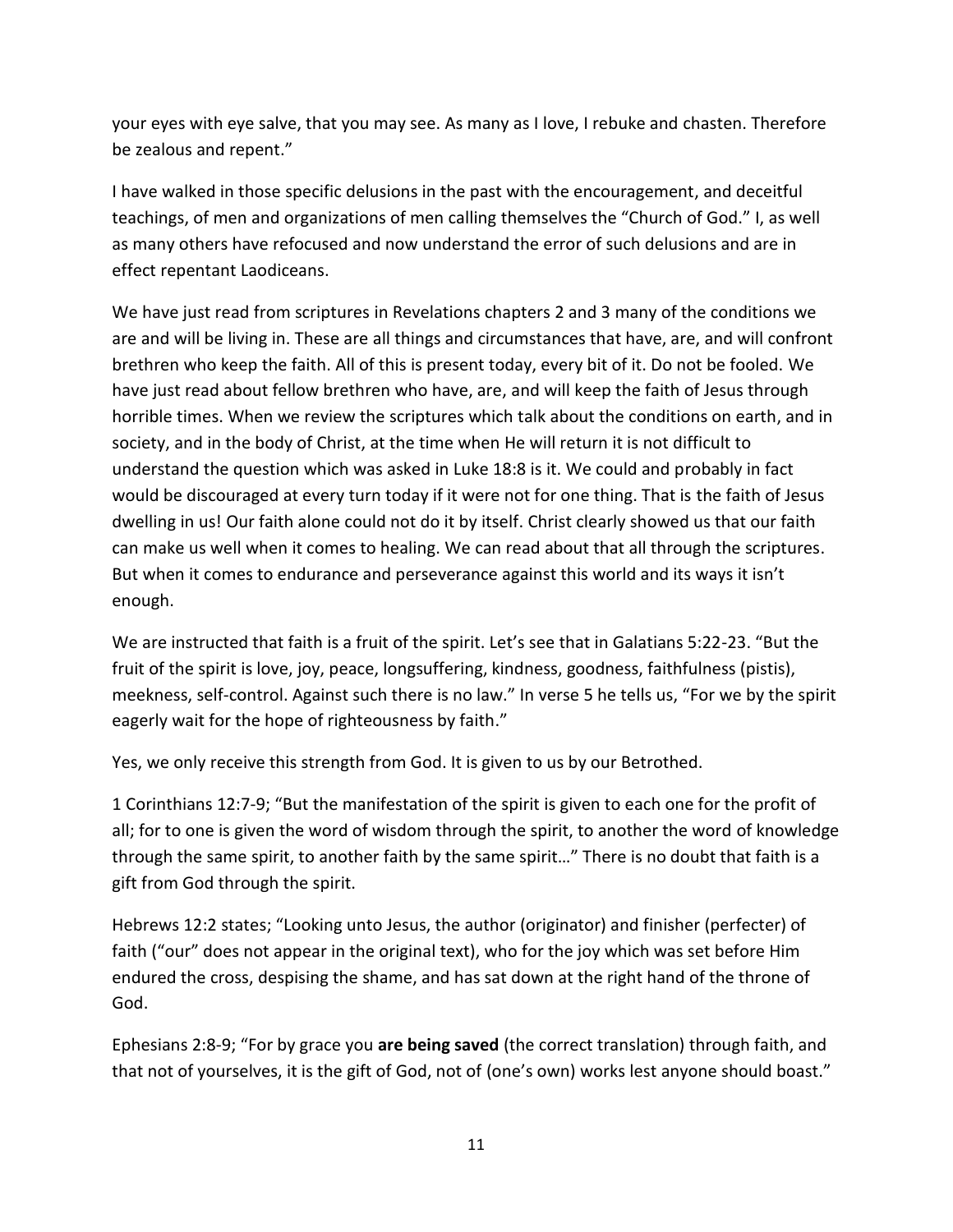Our works can't do it alone. We need His works to complete it. Our faith does not muster the completion of what He has started. He will finish it in us. Do we believe that?

Verse 10; "For we are His workmanship, created in Christ Jesus (if we are of His body) for good works, which God prepared beforehand that we should walk in them." If we do not have the spirit of God in us, and Christ strengthening us, we will be incapable of maintaining, let alone finishing His work. We could stumble around in our own, but there is no value in them to our calling or to God.

I personally feel some of the most inspiring verses in all scripture are found here in the epistle to the Ephesians.

Ephesians 3:14-19; "For this reason I bow my knees to the Father of our Lord Jesus Christ, from whom the whole family in heaven and earth is named, that He would grant you, according to the riches of His glory, to be strengthened with might through His spirit in the inner man, that Christ may dwell in your hearts through faith: that you; being rooted and grounded in love, may be able to comprehend with all the saints what is the width and length and depth and height, to know the love of Christ which passes (on) knowledge; that you may be filled with all the fullness of God." These are incredibly personal and inspiring verses. They were written to us, and for us, for our encouragement.

When Christ asks will He really find faith on the earth He is asking will He really find His faith working in us when He returns. There will be lots of faith in other men and such things but that is not the faith He is talking about. Remember it is a gift of the spirit. The times will be very difficult for those who are called saints. His question should cut to our hearts in a very personal way. Will we endure, hold fast, and grow in His grace and knowledge? Will we cower before men, before accusers, or will we stand straight yet humbly in the shadow of our Christ?

Christ told us men ought to "always pray and not lose heart" and "faith without works is dead." As men go, we have had a lot of excuses to stop praying and lose heart. But they are feeble in the eyes of God.

Matthew 24:25, "See, I have told you beforehand."

Do we believe Him? If we do, it will be demonstrated through our actions and not by lip syncing words. Are we about our Fathers business? Are we preparing ourselves? Are we making ourselves ready even though so many we started this walk with have gone dormant or in some cases fallen away? We are to be yoked to our Brother. Do we do works which demonstrate that? Are we bold in them, not brash, but bold as Christ was bold? He is our Husband to be, He is currently our Betrothed. The apostle Paul tells us in 1 Corinthians 1:24 that no man has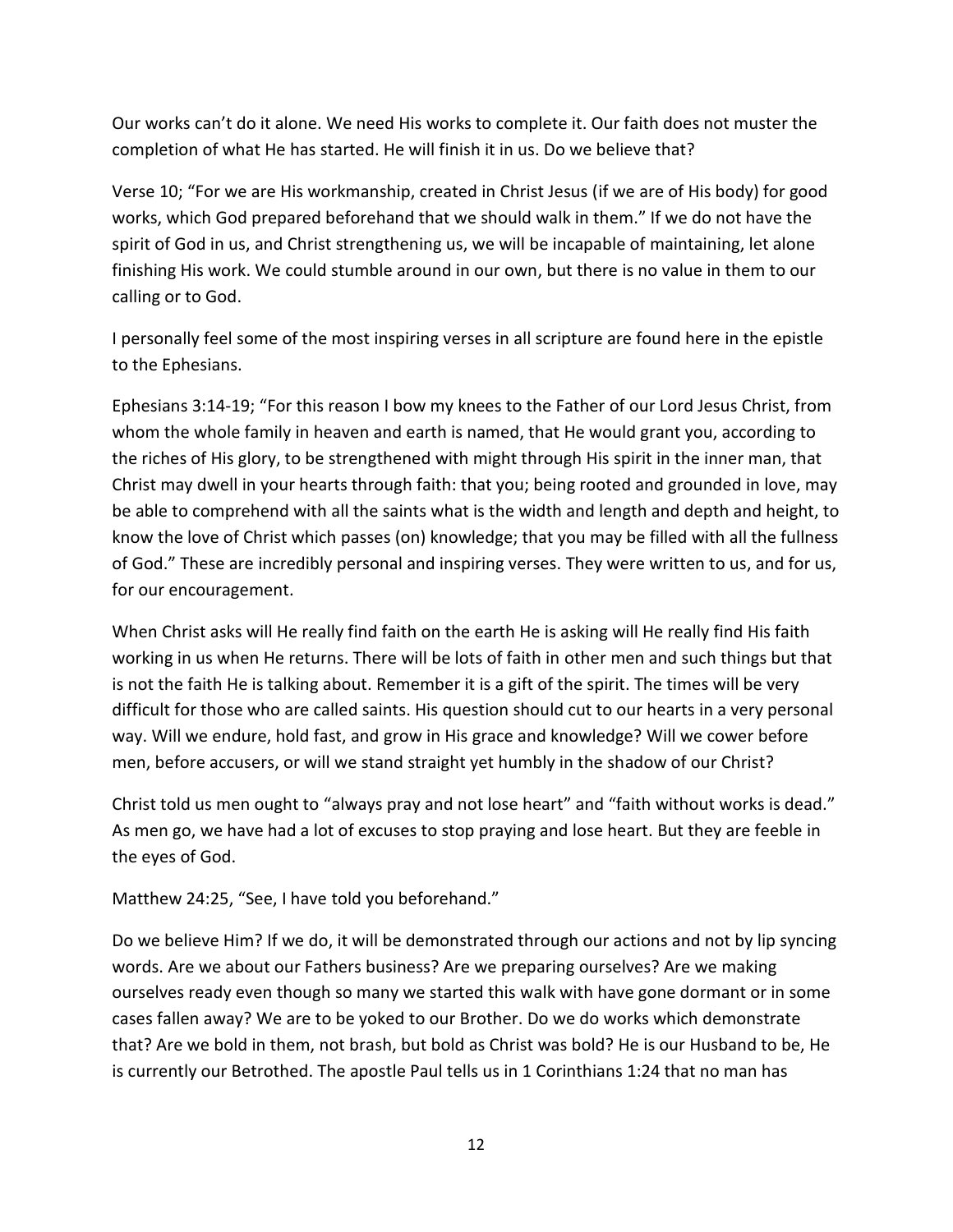dominion over our faith. That's because it does not come from man. Christ is the originator and perfecter of faith.

Romans 11:20 tells us we stand by faith.

1 Corinthians 2:4-5; "And my speech and my preaching were not with persuasive words of man's wisdom, but in demonstration of the spirit and of power, that your faith should not be in the wisdom of men but in the power of God."

We do not look to men for justification of our faith, that being the faith of Jesus. We should not care what they think. The moment we let those thoughts of faith originating from men in we will stumble in the faith of Jesus. Our focus is in what God the Father and Jesus Christ think.

Romans 5:1-5; "Therefore having been justified by faith, we have peace with God through our Lord Jesus Christ, (the flow here is sequential) through whom also we have access by faith into this grace in which we stand, and rejoice in hope of the glory in God. And not only that, but we also glory in tribulations, knowing that tribulation produces endurance, and endurance character; and character, hope. Now hope does not disappoint, because the love of God has been poured out in our hearts by the holy spirit which is given to us."

Philippians 3:7-11; "But what things were gain to me, these I have counted loss for Christ. But indeed I also count all things loss for the excellence of the knowledge of Christ Jesus my Lord, for whom I have suffered the loss of all things, and count them as dung, that I may gain Christ and be found in Him, **not having my own righteousness, which is from the law, but that which is through faith in Christ, the righteousness which is from God by faith;** that I may know Him and the power of His resurrection, and the fellowship of His sufferings, being conformed to His death, if by any means, I may attain to the resurrection from the dead."

We will walk in the same trials, and testing's, and sufferings, as Christ unto death. We can't falter or veer off the course! We will only do this if we hold true to our trust, hope, belief, our faith in Him, to finish the work in us which He started after the Father called us to Him. He will bless us with His faith when we are confronted by difficult times. They are direct assaults, designed to sway us from our ability to hold fast. Even while accusations, threats, and such demeaning activities accost us we must have complete trust in what our Savior has told us even unto death. Faith is an enduring trust, an everlasting way of life, and an inward as well as outward expression (works) of that firm conviction. Of every word that proceeds from the mouth of God regardless of what is going on all around us.

Galatians 3:1-11; "O foolish Galatians! Who has bewitched you that you should not obey the truth, before whose eyes Jesus Christ was clearly portrayed among you as crucified? (There were some teaching otherwise with a clear agenda in place) This only I want to learn from you: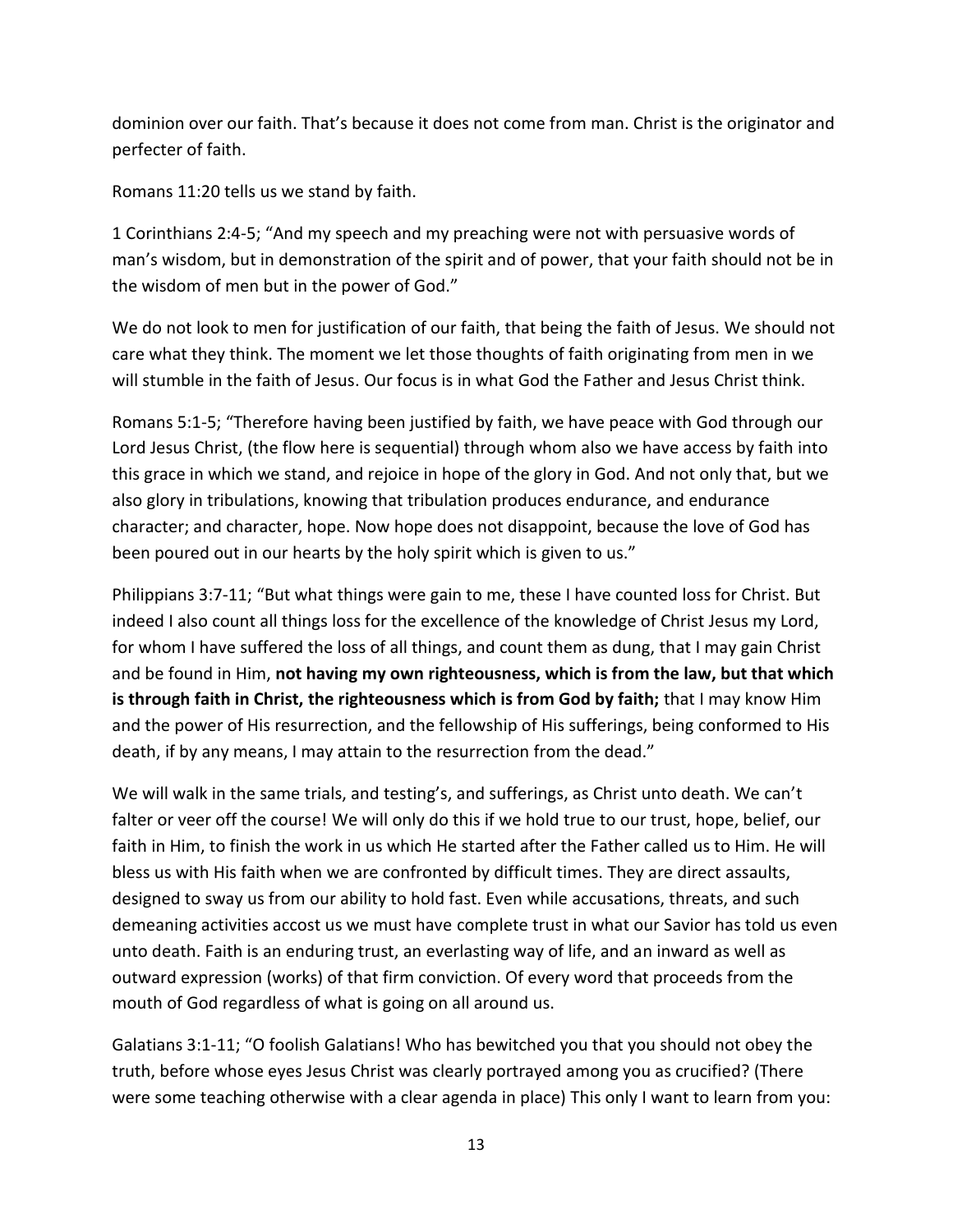Did you receive the spirit by the works of the law, or by the hearing of faith? Are you so foolish? Having begun in the spirit (through Christ), are you now being made perfect by the flesh? (Or the teachings of men contrary to scripture and the example set by Christ. So many today are turning in that way of deceit). Have you suffered so many things in vain, if indeed in vain? Therefore He who supplies the spirit to you, and works miracles among you, does He do it by the works of the law or by the hearing of faith? just as Abraham believed God, and it was accounted to him for righteousness! Therefore know that those who are of faith are sons of Abraham. And the scriptures foreseeing that God would justify the nations by faith, preached the Gospel to Abraham beforehand, saying; In you all the nations shall be blessed (not through genetics or lineage, **but faith**). So then those who are of faith are blessed with believing Abraham. For as many as are of the works of the law are under the curse; for it is written, Cursed is everyone who does not continue in all things which are written in the book of the law, to do them. But that no one is justified by the law in the sight of God is evident, **for the just shall live by faith."**

Please recognize faith goes hand in hand with works, but not the works of the law, rather the works of Jesus Christ. The spirit apart from the body would be dead. If we are apart from Jesus; that is from being a part of His body, we too are then dead to His works and His faith! We can't attain righteousness through the law under the terms of the second covenant, it can't happen. If convinced that we can, then the deceivers of such doctrines will infect us with ridiculous teachings such as; we need to go through them to have contact with God, or we must pronounce His name a special way to be acceptable to God, or to be saved we must be subject to them in all things, and oh yes give us all your money for it is rightfully ours. Complete foolishness!

1 Timothy 6:11-12; "But you O man of God, flee these things and pursue righteousness, godliness, faith, love, patience, meekness. **Fight the good fight of faith**, lay hold on eternal life, to which you were also called and have confessed the good confession in the presence of many witnesses."

Oh yes there are works involved but they are not of men or organizations of men. They are very personal and individual to each and every one of us. They are not about great oratory, great tithe payments, or any such rubbish. They are about a way of life as described in the resume of the bride of Christ found in Proverbs 31:10-31. All of her attributes are generated by faith, by an everlasting hope, and trust, and belief in her Husband in spite of what anyone else says or does. She will be able to say the following when brought to judgment, "I have fought the good fight, I have finished the race, I have kept the faith." (2 Timothy 4:7)

Philippians 3:12-16; "Not that I have already attained, or am already perfected; but I press on, that I may lay hold of that for which Christ Jesus has also laid hold of me. Brethren, I do not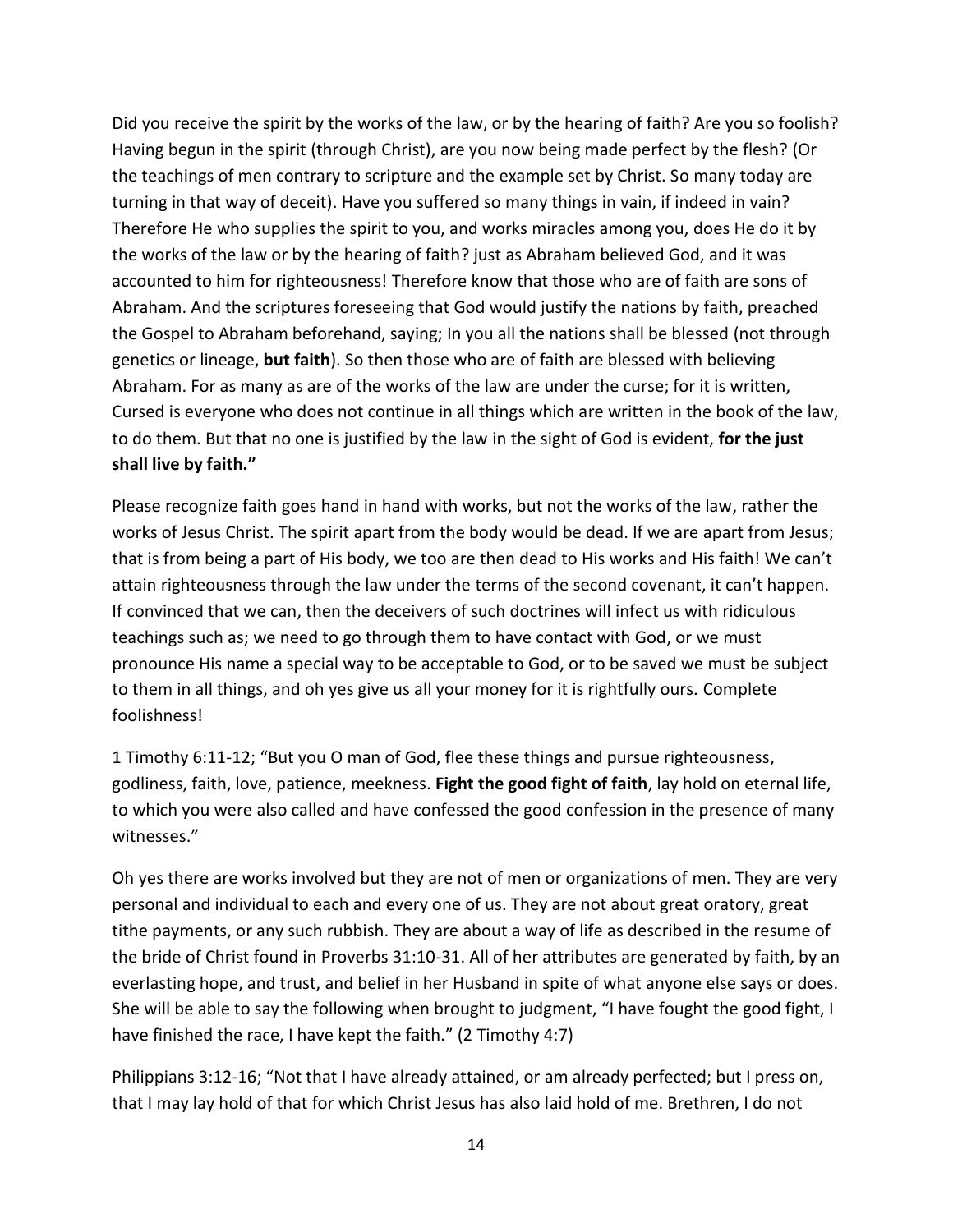count myself to have apprehended; but one thing I do, forgetting those things which are behind and reaching forward to those things which are ahead, I press towards the goal for the prize of the upward call of God in Christ Jesus. Therefore let us, as many as are mature, have this mind; and if in anything you think otherwise, God will reveal even this to you. Nevertheless, to the degree that we have already attained, let us walk by the same rule, let us be of the same mind." What mind is that? The mind of Christ! We do not doddle in looking back and perhaps letting deceit and doubt creep into our hearts and thoughts. Christ has set us free through His simple instructions. We are of His body and He is our head. He loves His body and He will keep and nourish us. We are to move forward towards the prize that awaits us. We do so by growing in His grace (gifts) and His knowledge (of how to use them, clearly visible works) and not the trickery of Satan through the doctrines and teachings of men. Yes we are to believe every word that proceeds from the mouth of God, not a surrogate or wantabe.

Hebrews 10:38; "Now the just shall live by faith; but if anyone draws back, My soul has no pleasure in him."

Yes we are in and will be further exposed to intense times of testing. We do not look back and we do not fall back. We move forward in every way we can. When all seems lost we must shine even brighter. Look to Paul when he was thrown in jail for the gospel. He started singing to God for all to hear. He did not wilt, he did not cower, but he humbly represented the faith that was entrusted to him by Christ.

2 Corinthians 4:13-18; "But since we have the same spirit of faith, according to what is written (once delivered), I believed and therefore I spoke (repeated), we also believe and also speak (repeat), knowing that He who raised up the Lord Jesus will also raise us up with Jesus, and present us with you. For all things are for your sakes, that grace (gifts of Christ), having spread through the many (body of Christ), may cause thanksgiving to abound to the glory of God. Therefore we do not lose heart. Even though our outward man is perishing, yet the inward man is being renewed day by day. For our light affliction, which is but for a moment, is working for us a far more exceeding and eternal weight of glory, while we do not look at the things which are seen, but at the things which are not seen. For the things which are seen are temporary, but the things which are not seen, eternal"

Ephesians 3:12-13; "In whom we have boldness and access with confidence through faith in Him. Therefore I ask that you do not lose heart at my tribulations for you, which is your glory." Faith is a way of life. When we see someone else suffering because of their desire to follow Christ we should be emboldened and not be timid. If we thus act, it will be granted to us as our glory. Do not confuse such moments of heartache, with losing heart. They are not the same thing! Yes our heart does ache for another member of the body who is persecuted for their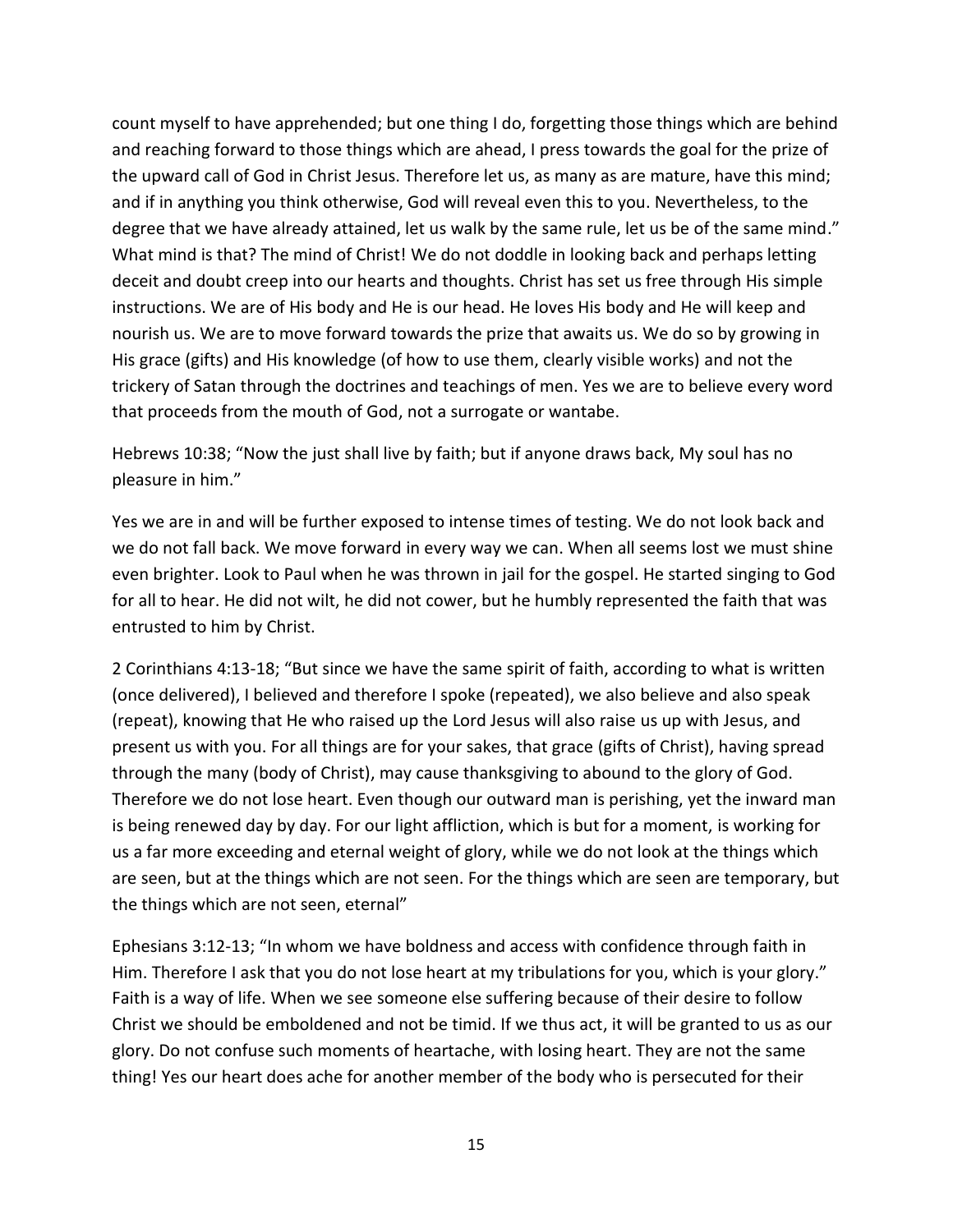walk in Christ, but that in no way results in losing heart. If our heart does not ache for our loved ones and the injustices surrounding us we would not be of God.

Hebrews 10:22-23 says, "Let us draw near with a true heart in full assurance (entire confidence) of faith, having our hearts sprinkled (cleansed) from an evil conscience and our bodies washed with pure water. Let us hold fast the confession of our hope without wavering, for He who promised is faithful."

We walk side by side with our brother Jesus. We are yoked with Him. We thus do the works worthy of Him for He is guiding and teaching us. We move beyond the milk of the word and the dependence on another other than Christ, to solid food, as mature members of His body knowing good from evil. We are taught, and fed, and led, by our Brother one on one. Christ tells the Laodicean mindset that He will knock at the door. If we show the desire to open that door to let Him in, He will feed us one on one, no longer with the food of children, but with food which will nourish us into maturity and the fullness of His stature. It is at that time that we will receive an infusion of His faith and then be given the ability to keep His commandments in earnest which is to have and display the true love of God.

Let's look further at the process. We are called with a purpose in mind. The Father is looking for a bride for His Son. **That is what it is all about at this time in the plan of salvation.** We must be after His kind, after His kindred. We must be one of His children before we can marry His Son. Those are His rules as laid out in scripture by example from Genesis and depicted in the relationship of Abraham, Isaac, and Rebecca. That is the pattern being followed. After repentance and baptism we are begotten. Our Father places His spirit in us, and we become His children, His kindred. We show Him through repentance that we want to be a part of His family. We have not made a marriage vow with Christ at this point. Many do not understand this. Did Israel enter into a marriage covenant with her Savior at the Red Sea crossing? The scriptures tell us it was a type of baptism. Israel's marriage vow came later after a time of testing and trials while under her Saviors care. At baptism we become a babe in Christ, not a child bride! We are not at the age of consent at that time. We must be fully cognizant of what a marriage vow is before we can legally enter into it. We do not at that time possess the spiritual maturity to make such an everlasting decision. We must go through a process of conversion, or growth in Christ. There does come a time when our Husband to be will look upon us and see we have become of age. Look at Him talking about His bride back in Ezekiel 16:7-8; "I made you thrive like a plant in the field; and you grew, matured, and became very beautiful. Your breasts were formed, your hair grew, but you were naked and bare. When I passed by you again and looked upon you, indeed your time was the time of love; so I spread My wing over you and entered into a covenant with you, and you became Mine, says the Lord God."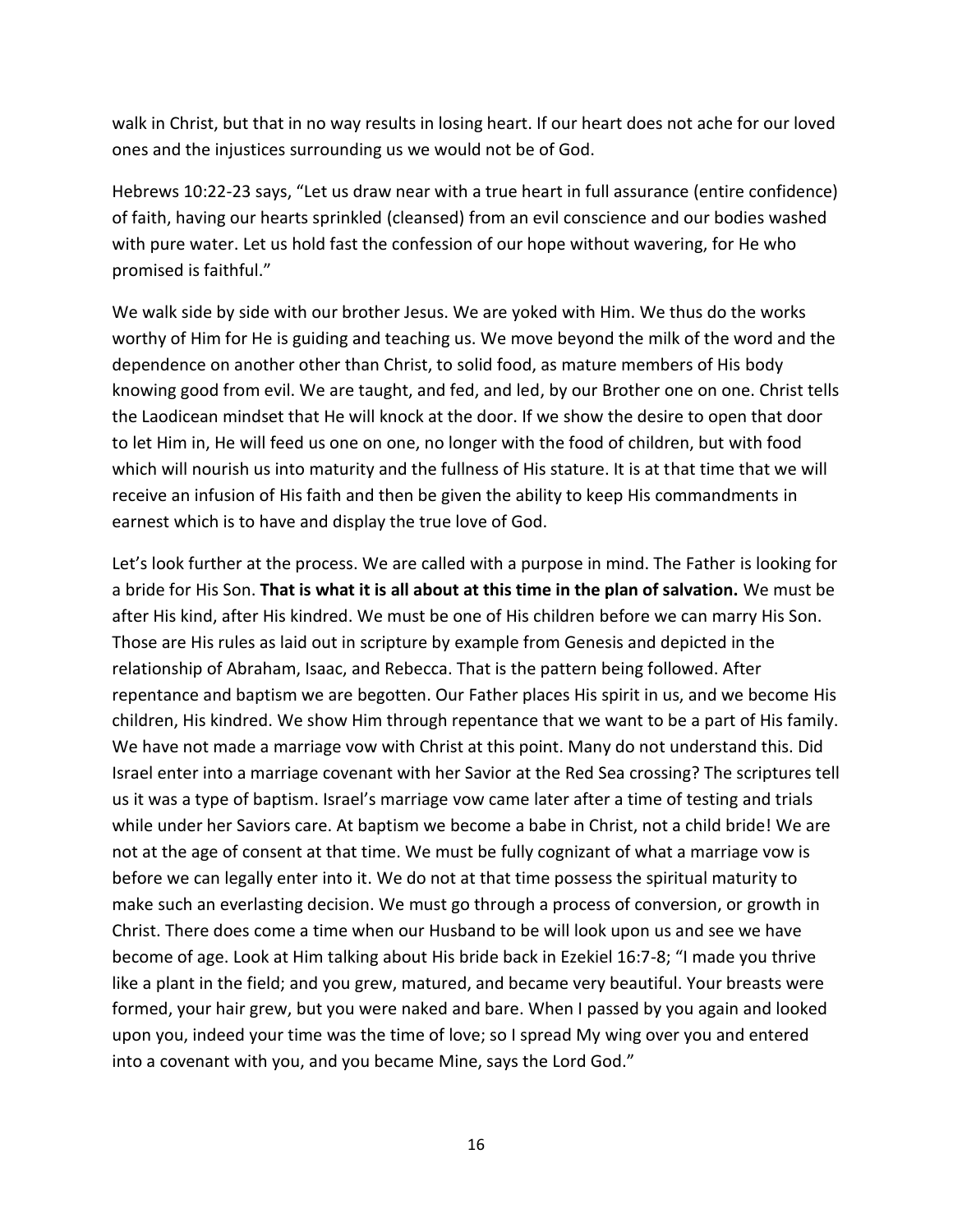If we accept that covenant of marriage being offered to us, we are then taught directly by Him. We dine together on solid food. We become one with Him in our desires. He takes us under His wing!

Ezekiel 16:9 says; "Then I washed you in water; yes I thoroughly washed off your blood, and I anointed you with oil." Yes Jesus Christ personally makes this happen. We pass beyond the bottle of the elementary things of Christ for the solid food of being yoked with Him. No longer are we just discussing the things of God, we are living them to the fullest. From infancy, to puberty, to maturity. It is the pattern we see all around us in creation. That is the same pattern God the Father uses and purposes in His calling of us. When we open the door, which our Husband to be is knocking at, which is the door to our heart and mind, He picks up the task of finishing us, He washes us clean so we can be presented to Him in the presence of His Father. He anoints us with oil. In other words He gives us His strength, His gifts, so that we can be true to our commitment to the covenant of marriage we have entered into. Yes we walk forward with our eyes opened and not as an infant whose focus is just on self, always wanting to fill its belly with anything it can put into its mouth.

Hebrews 6:3 tells us, "And this we will do if God permits."

#### **Christ said to us, "Most assuredly I say to you, He who believes in Me, the works that I do He will do also, and greater than these he will do because I go to My Father."**

We must believe that. There is no false humility in any of it. We have all heard it before; oh I only want to be a janitor in the kingdom, a door opener, I will be satisfied with such things. That's not what we are called to at this time in the plan of salvation. We are called to much more. There comes a time in our calling when we become mature enough to dine with Christ ourselves, and taste of the good word of God, and not only this, but of the powers of the age to come. Faith becomes the key to understanding and growing in oneness with our Husband to be. Yes we will do great works through Him because He went to the Father and the next phase of the plan is being completed and we, (yes us), are the focus of it. That is God the Father and the Son displaying Their faith in us!

Hebrews 11:3; "By faith we understand that the worlds were framed by the Word of God, so that the things which are seen were not made of things which are visible."

From the beginning it has been a continual theme of faith. Do we believe that? Do our works display that?

2 Timothy 3:15; "And that from childhood you have known the holy scriptures, which are able to make you wise for salvation through faith which is in Christ Jesus.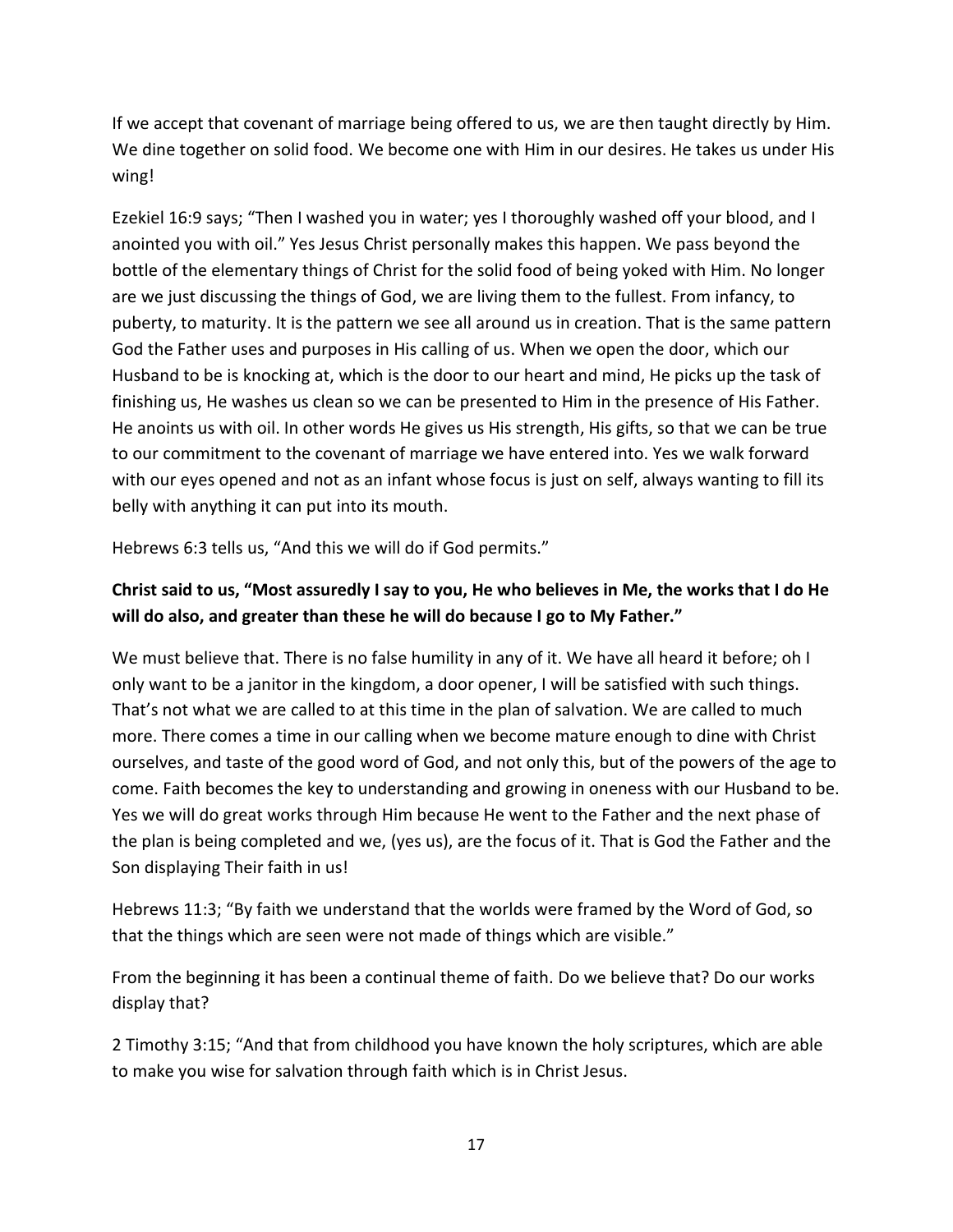Ephesians 3:16-21; "that He would grant you according to the riches of His glory, to be strengthened with might through His spirit in the inner man, that Christ may dwell in your hearts through faith; that you, being rooted and grounded in love, may be able to comprehend with all the saints what is the width and length and depth and height, to know the love of Christ which passes knowledge (once again not surpasses knowledge but passes it on); that you may be filled with all the fullness of God. Now to Him who is able to do exceedingly abundantly above all that we ask or think, according to the power that works in us, to Him be glory in the church by Christ Jesus throughout all ages, world without end. Amen"

Ephesians 4:13-16; "Till we all come to the unity of the faith and the knowledge of the Son of God (the knowledge He passes on to us) to a perfect man, to the measure of the stature of the fullness of Christ; that we should no longer be children, tossed to and fro and carried about by every wind of doctrine, by the trickery of men, in the cunning craftiness by which they lie in wait to deceive, but speaking the truth in love, may grow up in all things into Him who is the head, Christ, from whom the whole body, joined and knit together by what every joint supplies, according to the effective working, by which every part does its share, causes growth in the body for the edification of itself in love."

We are told in Hebrews 11:6, "But without faith (displaying the works of Christ in us) it is impossible to please Him, for he who comes to God must believe that He is, and that He is a rewarder of those who diligently seek Him."

We have seen that the composition of these two words, faith and belief, are inseparable from the works that are brought about by them. One does not exist without the other. If you think so, you are beating your chest to no avail. Believing in God just isn't a thought in our minds. It is verified by our actions. It is evidence of something unseen! Displayed by the way of life we are striving to live and a total commitment to it no matter what confronts us. No one else can do it for us. It is very personal, Christ's yoke only accommodates two, He and another. If we rely on another holding the bottle to our mouths we will never receive the faith of Jesus. It is given to those who desire to eat solid food one on one with our Savior before He will empower us to go on to the measure of the stature of the fullness of Himself. It is at that moment that we each make a willing as well as knowing everlasting commitment, vow, and covenant with Him as our Husband. He then gives us what we will need to keep that vow, He gives us His faith, His pistis, His persuasion, which strengthens us and allows us to hold fast, endure, and persevere until the very end. His faith becomes a breastplate when combined with His love. That is faith and the commandments combined together. "Here is the patience of the saints, here are those who keep the commandments of God and the faith of Jesus" (Rev. 14:12). Why patience in this context? Because they stand fast and have not worshipped the beast or his image, and in fact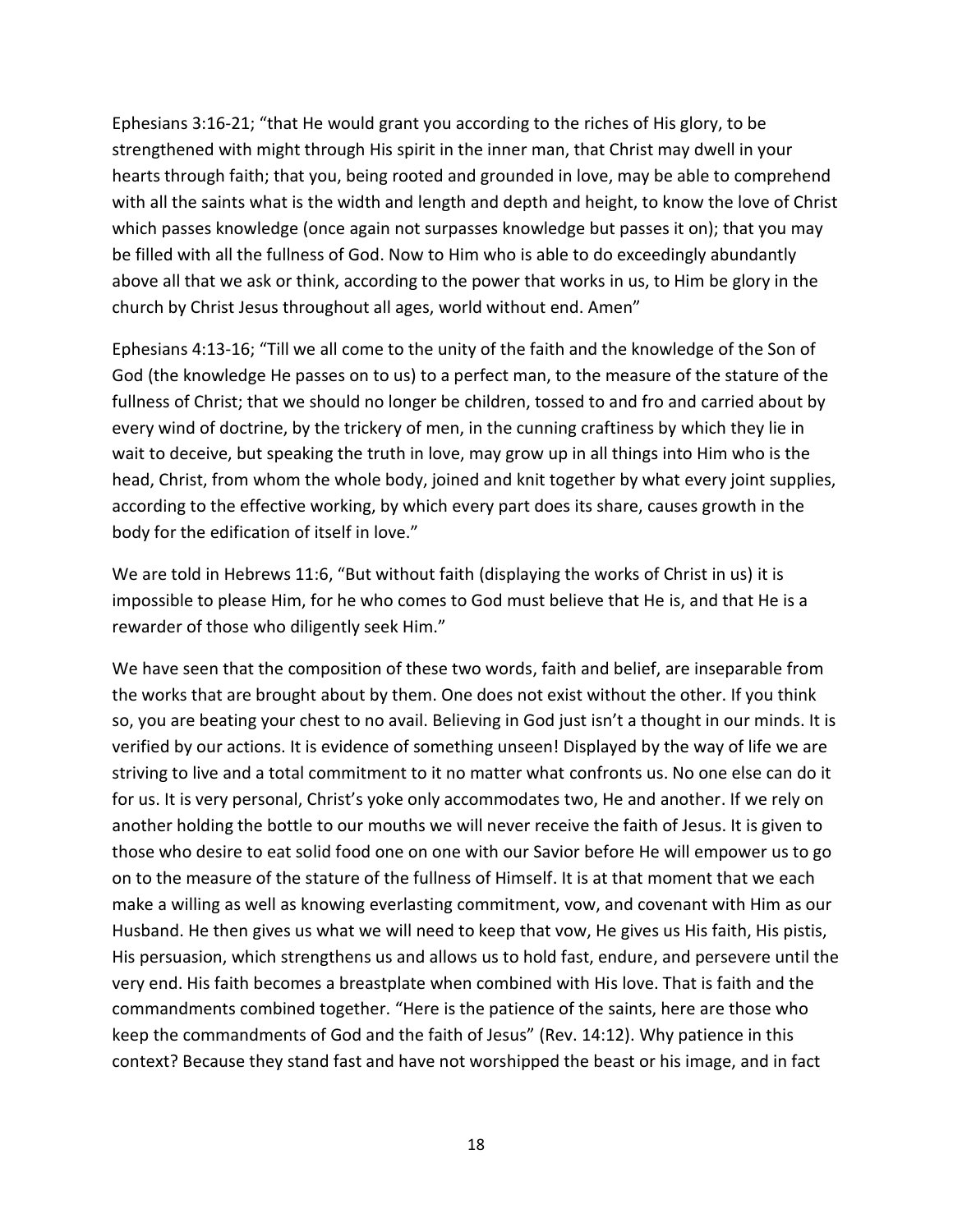reject his name. That is very bold in Christ. They do this by using the shield of faith (Ephesians 6:16). Their patient endurance is of great value to God the Father and our Lord Jesus Christ.

1 Thessalonians 5:8-9 says; "But let us who are of the day be sober, putting on the breastplate of faith and love, and a helmet, the hope of salvation. For God did not appoint us to wrath, but to obtain salvation through our Lord Jesus Christ."

Our physical deaths will not be our end. The wrath we will endure is part of the process we must participate in, just as Christ did. We need to come to grips with this beforehand so we are not dismayed and shaken when it arrives.

Yes God has a purpose, it starts for us individually when the Father calls us, and then continues on growing when Christ joins with us and delivers to us His fullness of faith. We must never lose sight of this biblical teaching which is patterned in the scriptures, for it helps us to understand what is happening in the churches today, as well as in times past. The faith of Jesus becomes our shield and we become skilled in its use. I often read Revelations 2-3 to get a foundation of sanity in both the insane secular and religious world which surrounds us. These messages to the churches are Christ telling us about the conditions we will be existing in prior to His coming. Christ has told us these things beforehand so we will not be easily shaken in mind or troubled by anything around us. We must keep our focus in His faith which is given to us once and then we are to grow in it, in Him.

Ephesians 6:16 says, "Above all, taking the shield of faith with which you will be able to quench all the fiery darts of the wicked one."

All means all! Its faith which does that! The faith of Jesus! Without this shield of faith the devil would wound us, maybe unto death. It is so true when Christ says He will never leave nor forsake us. Can we promise the same to Him? Peter did and failed miserably. Why? Because He did not have the faith of Jesus. He had His word and example, but not the strength yet that he would need to do so. In time he would stand fast to his firm conviction and persuasion in Christ, even unto death. It is a pattern of growth.

We can often hear or read of folks reciting 1 Peter 3:15. In almost every instance they do not quote the scriptures prior to it or after it. Those scriptures make the context very clear. Let's read them and see a clear lesson in the faith of Jesus.

1 Peter 3:13-17; "And who is he who will harm you if you become followers of what is good? But even if you suffer for righteousness sake, blessed, do not be afraid of their threats, nor be troubled. But sanctify the Lord God in your hearts, and always be ready to give a defense to everyone who asks you a reason for the hope that is in you, with meekness and fear; having a good conscience, that when they defame you (just as they did Christ) as evildoers, those who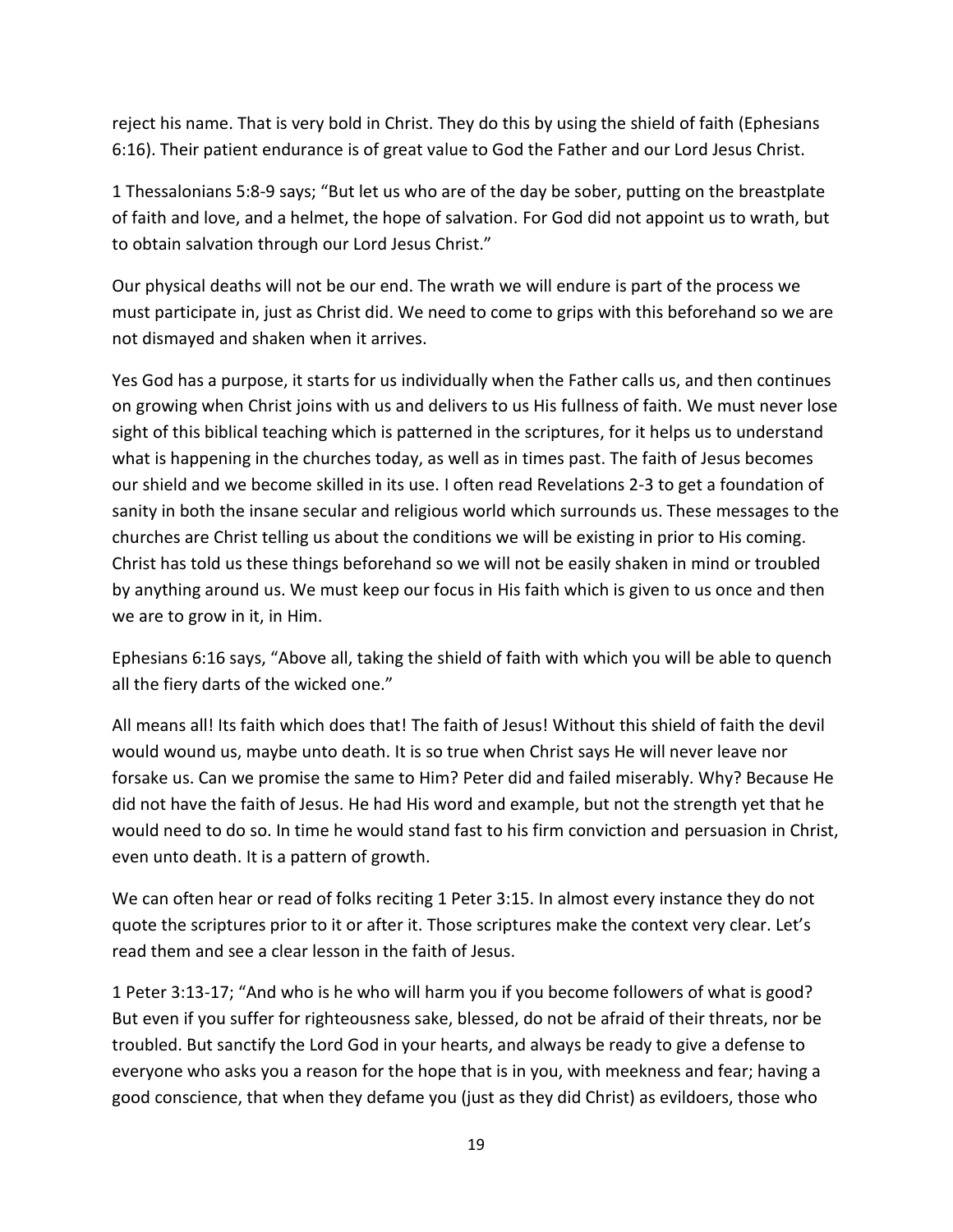revile your good conduct (works) in Christ may be ashamed. For it is better, if it is the will of God, to suffer for doing good than for doing evil."

That fulfills every point we have been talking about today. When we are put in a position to profess our faith in Jesus we must do so with meekness as he did and with fear (total respect and belief) in His determined outcome no matter what it will be. It is not a time for self-defense physically. It is our time to glorify the Father through Jesus Christ. These can be simple trials with outcomes in which we are kept intact or times when we will be thrown in prison or killed. As members of the body of Christ we all have work to do. Some more general in nature and some more specific in nature, but the outcome is to be the same for it is to the edification of the body, to its total health and functioning in Christ.

Let's look to what Christ said to Saul as he journeyed to Damascus. Acts 26:16-18; "But rise and stand on your feet; for I have appeared to you for this purpose, to make you a minister and a witness both of the things which you have seen and the things which I will yet reveal to you. I will deliver you from the people, as well as the gentiles, to whom I now send you, to open their eyes, to turn from darkness to light, and from the power of Satan, to God, that they may receive forgiveness of sins and an inheritance among those who **are sanctified by faith in Me."**

We are sanctified (set apart), separated from the ways of the world. We are certainly in the world but we are not to be of the world. As such, we will be singled out. Do we overcome it? Even if we stand alone as our Savior did? Where are our thoughts as we see loved ones walk away from the way of life we are committed to? We need to pray inwardly and outwardly that we do not lose strength of heart. Our hearts have been broken often in the years which are behind us and they will be again. However we must not let such things be an excuse to lose heart, to draw back from our vows to our Father, which we made at baptism and to our Brother, who is to be our Husband, our Head, whom we committed to when we answered His knock at the door and let Him in. Our faith which was in those things which were made, now becomes and matures into His faith. The faith we now display is not ours but His, the faith of Jesus. We become one in faith so that His works are displayed through us just as the Fathers were through Him. As this faith grows in us it will be tested.

1 Peter 1:3-9; "Blessed be the God and Father of our Lord Jesus Christ, who according to His abundant mercy has begotten us again to a living hope through the resurrection of Jesus Christ from the dead, to an inheritance incorruptible and undefiled and that does not fade away, reserved in heaven for you, who are kept by the power of God through faith for salvation ready to be revealed in the last time. **In this you greatly rejoice, though now for a little while, if need be, you have been grieved by various trials, that the genuineness of your faith, being much more precious than gold that perishes, though it is tested by fire, may be found to praise, honor, and glory at the revelation of Jesus Christ, whom having not seen, you love. Though**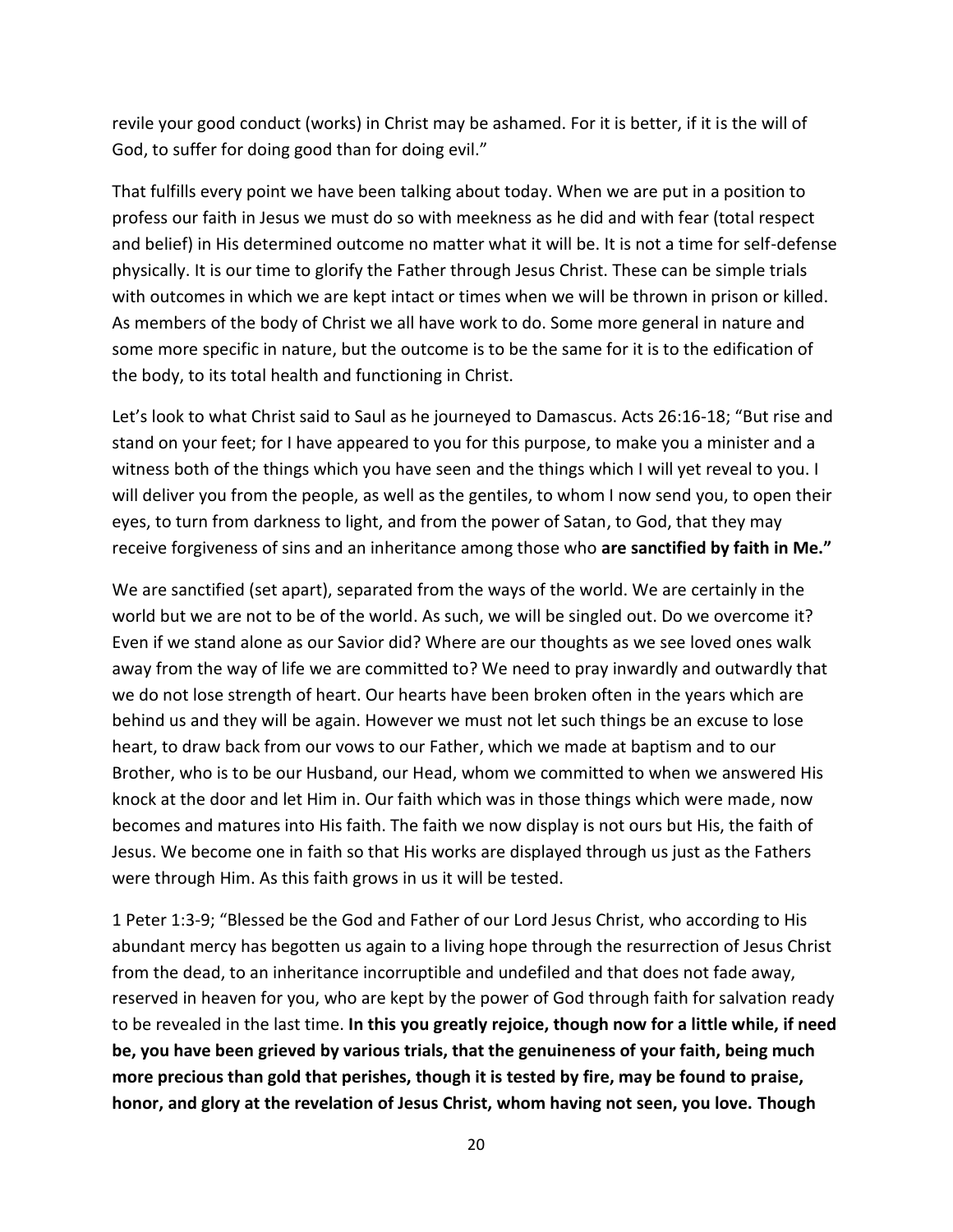#### **now you do not see Him, yet believing, you rejoice with joy inexpressible and full of glory, receiving the end of your faith; the salvation of your souls."**

Jude 1-4; "Jude a servant of Jesus Christ and brother of James, to those who are called, sanctified by God the Father, and preserved in Jesus Christ (there is the format and sequence once again) mercy, peace, and love be multiplied to you. Beloved while I was very diligent to write to you concerning our common salvation, I found it necessary to write to you exhorting you to contend earnestly for the faith which was once for all delivered to the saints. For certain men have crept in unnoticed, who long ago were marked out for this condemnation, ungodly men, who turn the grace (gifts) of our God into licentiousness and deny the only Lord God and our Lord Jesus Christ."

Yes there are many who deny there is only one Master, one Head of the body. They put themselves over us if we let them. They will pervert our faith in Christ as our Master. They try to turn us to the perverted satanic system of masters of this world who seek dominion over us and our trust in Jesus. Darkness has truly encompassed the world and now is blotting the light out of much of the church. We should seek comfort in Christ's messages to the churches in Rev. 2-3. He clearly tells us beforehand what these times will be like. Yet in all of this He encourages us for He tells us; "to him who overcomes I will give to eat from the tree of life which is in the midst of the paradise of God. Be faithful unto death and I will give you the crown of life, he who has an ear let him hear what the spirit says to the churches. He who overcomes shall not be hurt by the second death. To him who overcomes I will give some of the hidden mana to eat, and I will give him a white stone and on the stone a new name written which no one knows except him who receives it, but hold fast to what you have until I come, and he who overcomes and keeps my works until the end to him I will give power over the nations, he shall tend them with a staff of iron, as I also have received from my Father and I will give him the morning star. He who overcomes shall be clothed in white garments and I will not blot out his name from the book of life but I will confess his name before My Father and before His angels. Because you have kept My command to persevere I also will keep you from the hour of trial which shall come upon the whole world to test those who dwell on the earth. Behold I come quickly, hold fast what you have that no one may take your crown. He who overcomes I will make him a pillar in the temple of My God and he shall go out no more and I will write on him the name of My God and the name of the city of My God the New Jerusalem which comes down out of heaven from My God and My new name. To him who overcomes I will grant to sit with Me on My throne as I also overcame and sat down with My Father on His throne."

Yes brethren, faith is a way of life to our God and should be to us. We are to walk just as our Brother has, we are to follow His lead, and we can only accomplish this by being yoked to Him. This takes our efforts, combined with His strength of faith, to shed the burdens of the great